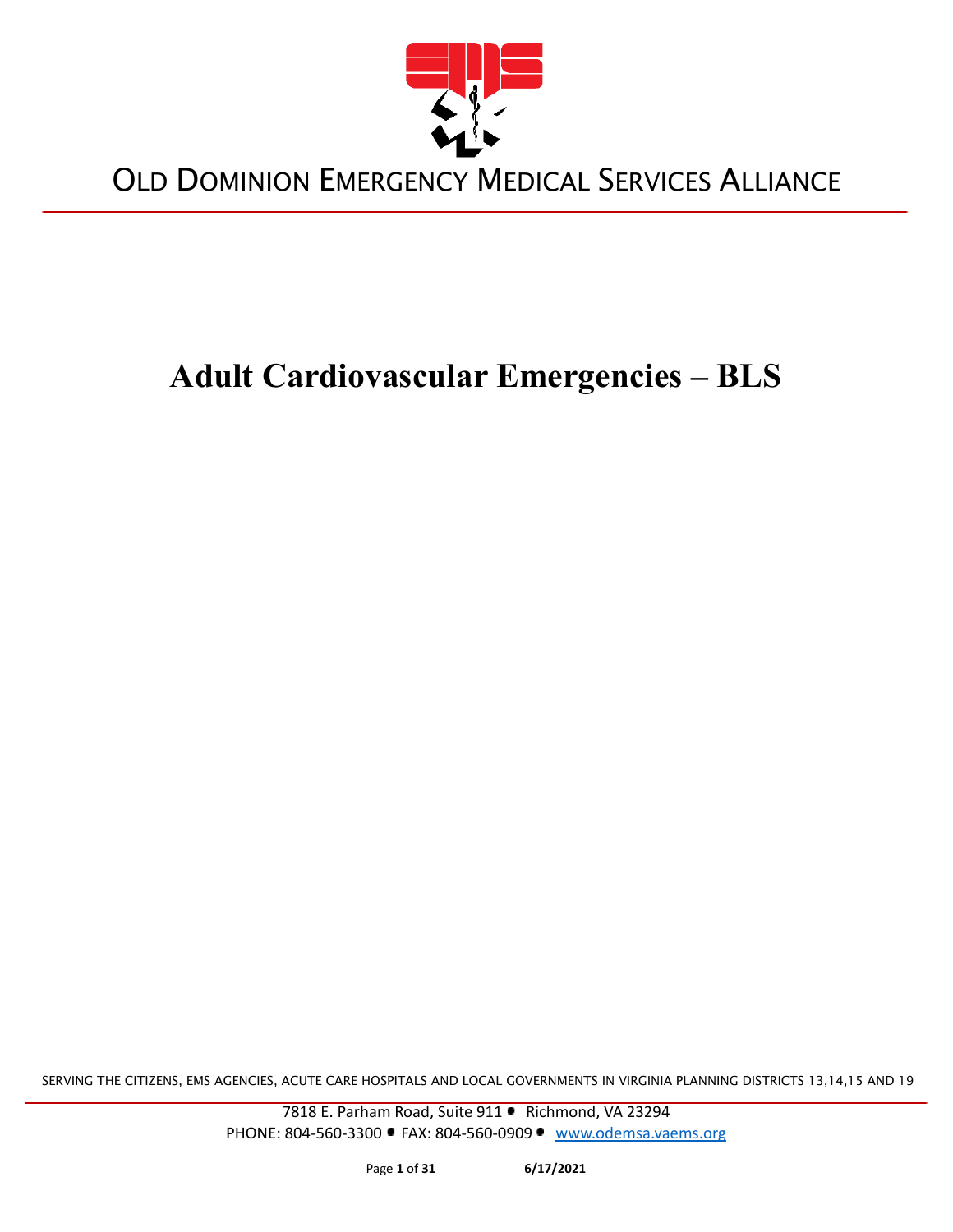

# **Adult Cardiovascular Emergencies – BLS**

SERVING THE CITIZENS, EMS AGENCIES, ACUTE CARE HOSPITALS AND LOCAL GOVERNMENTS IN VIRGINIA PLANNING DISTRICTS 13,14,15 AND 19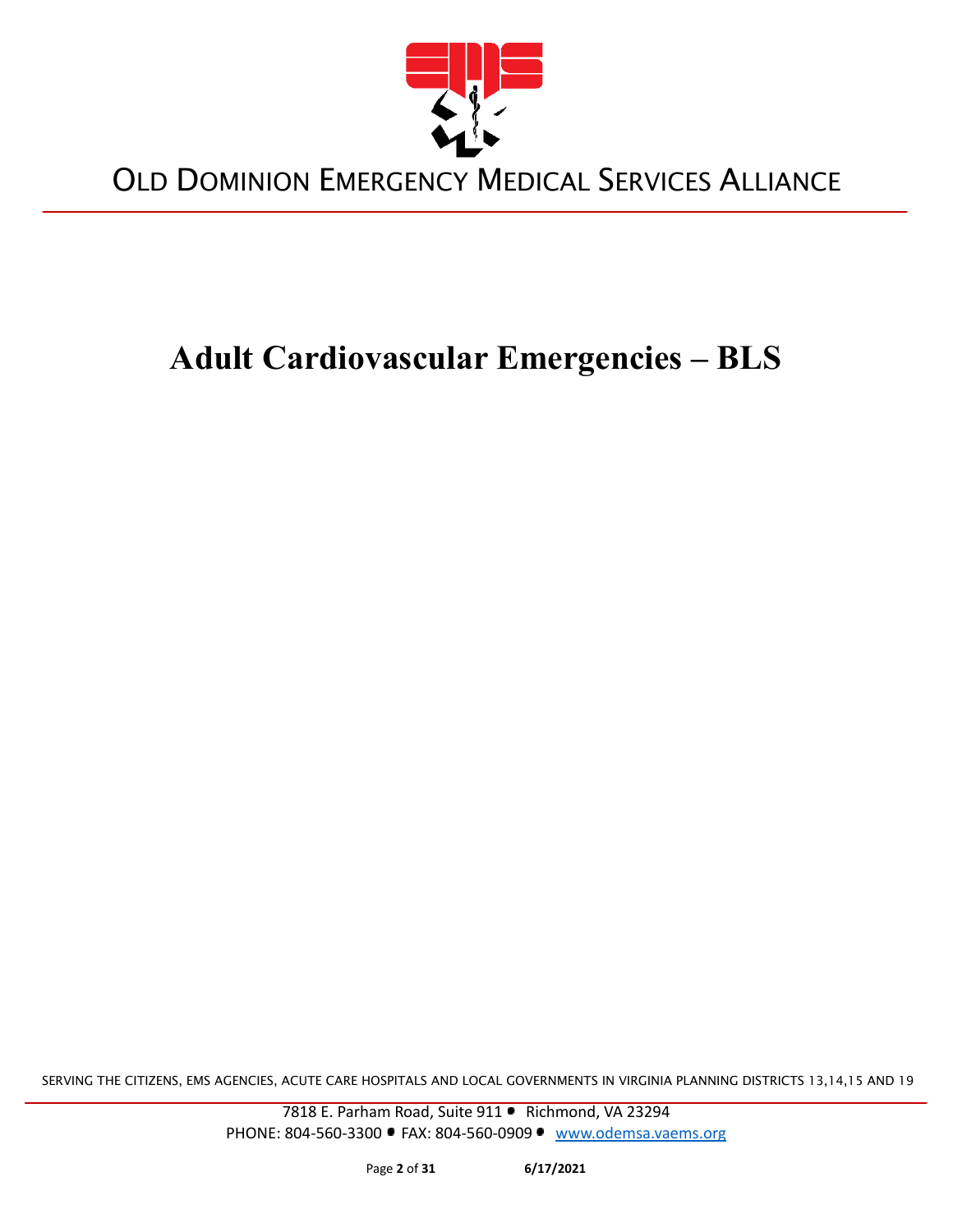

# **Adult Medical Chest Pain – BLS Suspected Cardiac**

#### **OVERVIEW:**

Non-traumatic chest discomfort is a common pre-hospital patient complaint. It always should be considered life-threatening until proven otherwise.

The discomfort may be caused by acute myocardial infarction (AMI) or angina pectoris, which is a sign of inadequate oxygen supply to the heart muscle.

Risk factors that increase the likelihood of heart disease include > 50 years of age, history of hypertension, diabetes mellitus, hypercholesterolemia, smoking, and strong family history of coronary artery disease.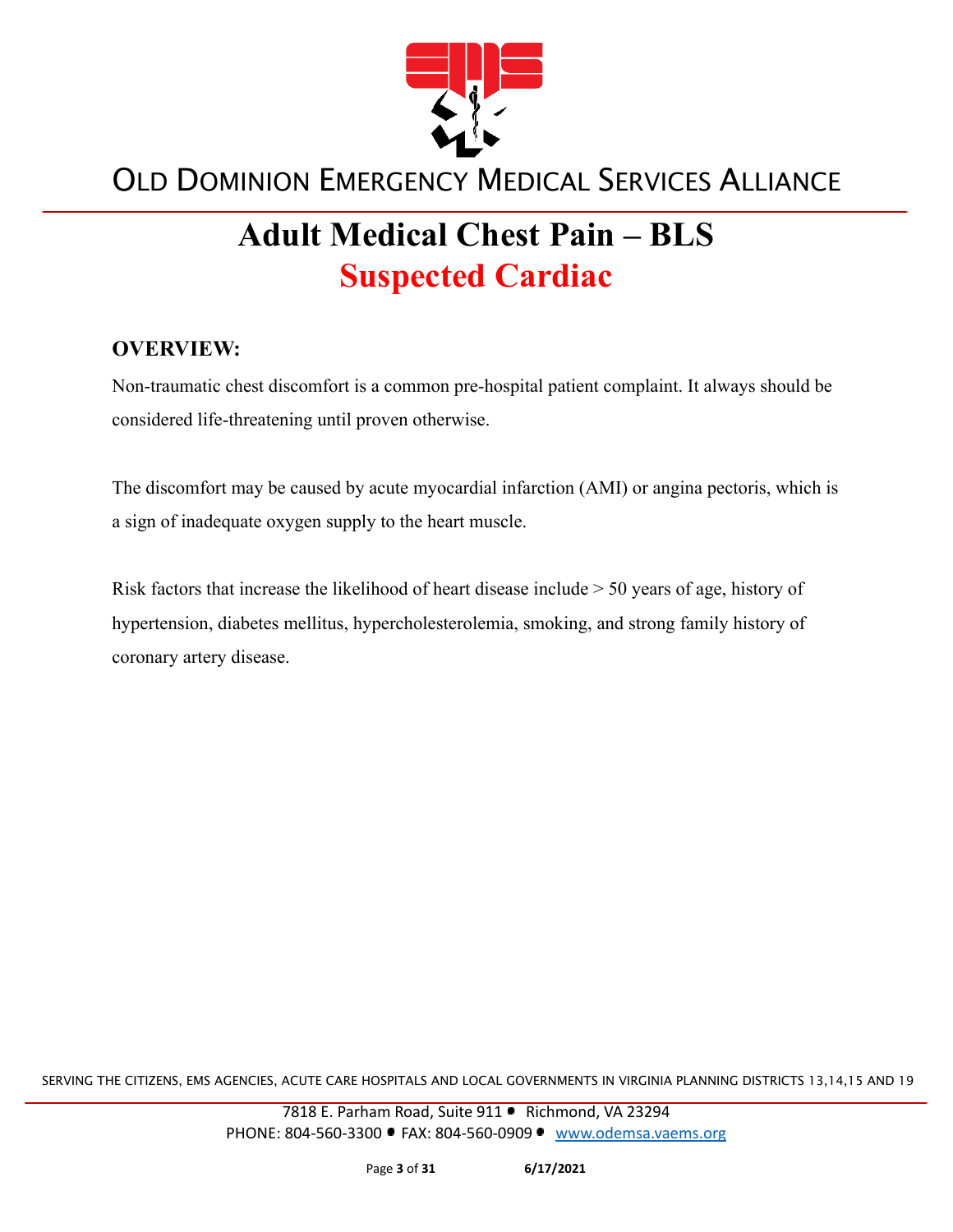

Student Can demonstrate the following competencies without prompting and can explain the clinical reasoning for each listed below:

- 1. Demonstrates proper assessment techniques.
	- a. HPI Complete
	- b. Signs and Symptoms
	- c. SAMPLE
	- d. OPQRST
	- e. MOI NOI
	- f. Primary Assessment
		- i. XABCDE Format
	- g. Need for ALS.
	- h. Determine Relevant Differentials based on Assessment.
	- i. Obtain 12 lead EKG
		- i. ACUTE MI Message
			- 1. ALS
			- 2. ASA PO **Must Be Chewed**
	- j. Can demonstrate knowledge of the importance of obtaining ED drugs usage in at least the previous 24 hours and **potential lethal response to NTG admin.**
	- k. **Contradictions to ASA admin.**
- 2. Demonstrates the following skills.
	- a. Proper 12 lead placement.
	- b. Obtaining 12 lead EKG in 10 minutes or less of patient side.
	- c. Request ALS.
	- d. Demonstrates knowledge of ACUTE MI message on 12 Lead.
	- e. Demonstrates the appropriate transport mode and destination.
	- f. Transport as soon as safe to do so to the proper destination.
	- g. Proper Admin of ASA.
	- h. Proper Admin of NTG

The above is a very abbreviated summary of the Protocol.

SERVING THE CITIZENS, EMS AGENCIES, ACUTE CARE HOSPITALS AND LOCAL GOVERNMENTS IN VIRGINIA PLANNING DISTRICTS 13,14,15 AND 19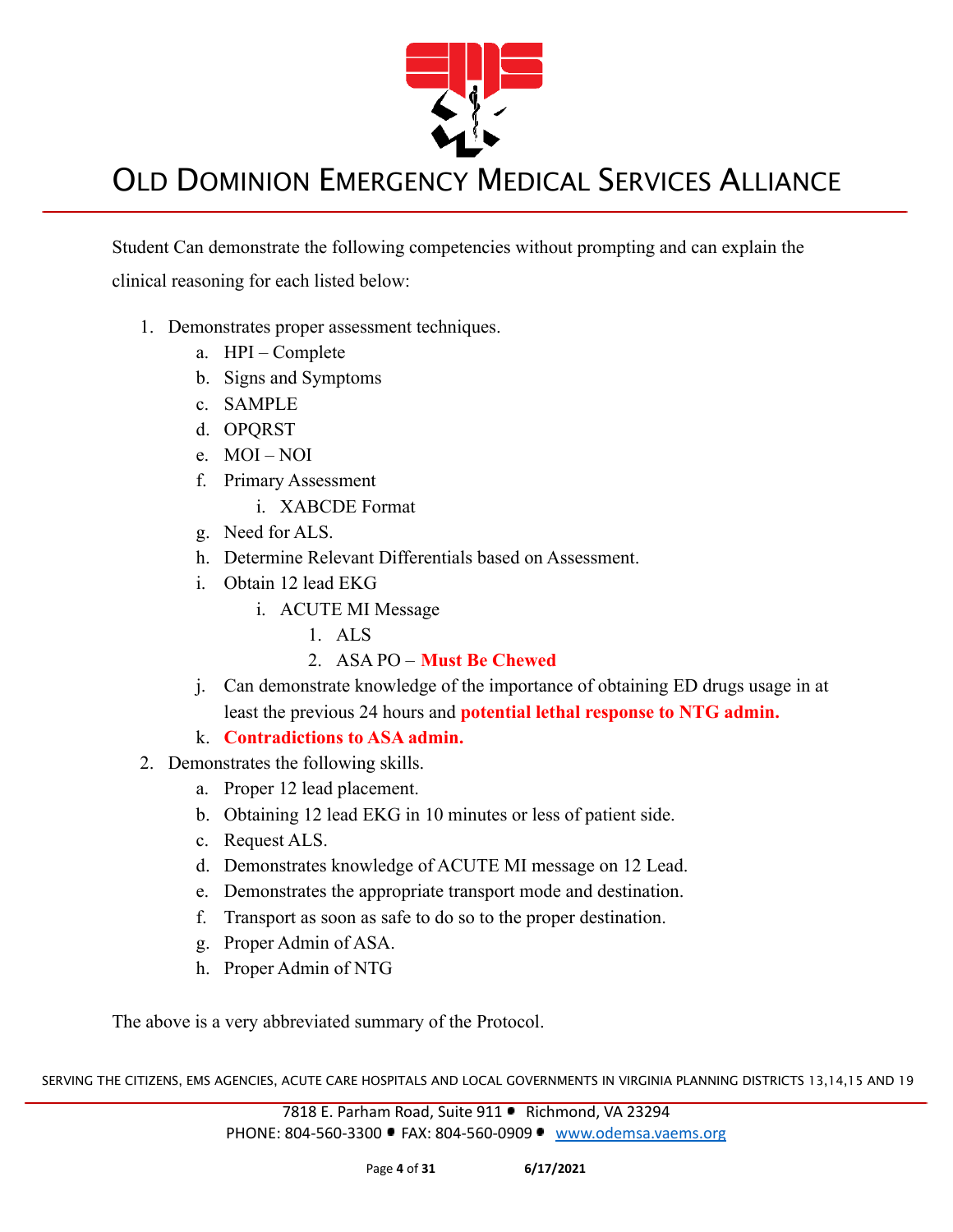

For the complete policy please review the appropriate Protocol as published by ODEMSA.

SERVING THE CITIZENS, EMS AGENCIES, ACUTE CARE HOSPITALS AND LOCAL GOVERNMENTS IN VIRGINIA PLANNING DISTRICTS 13,14,15 AND 19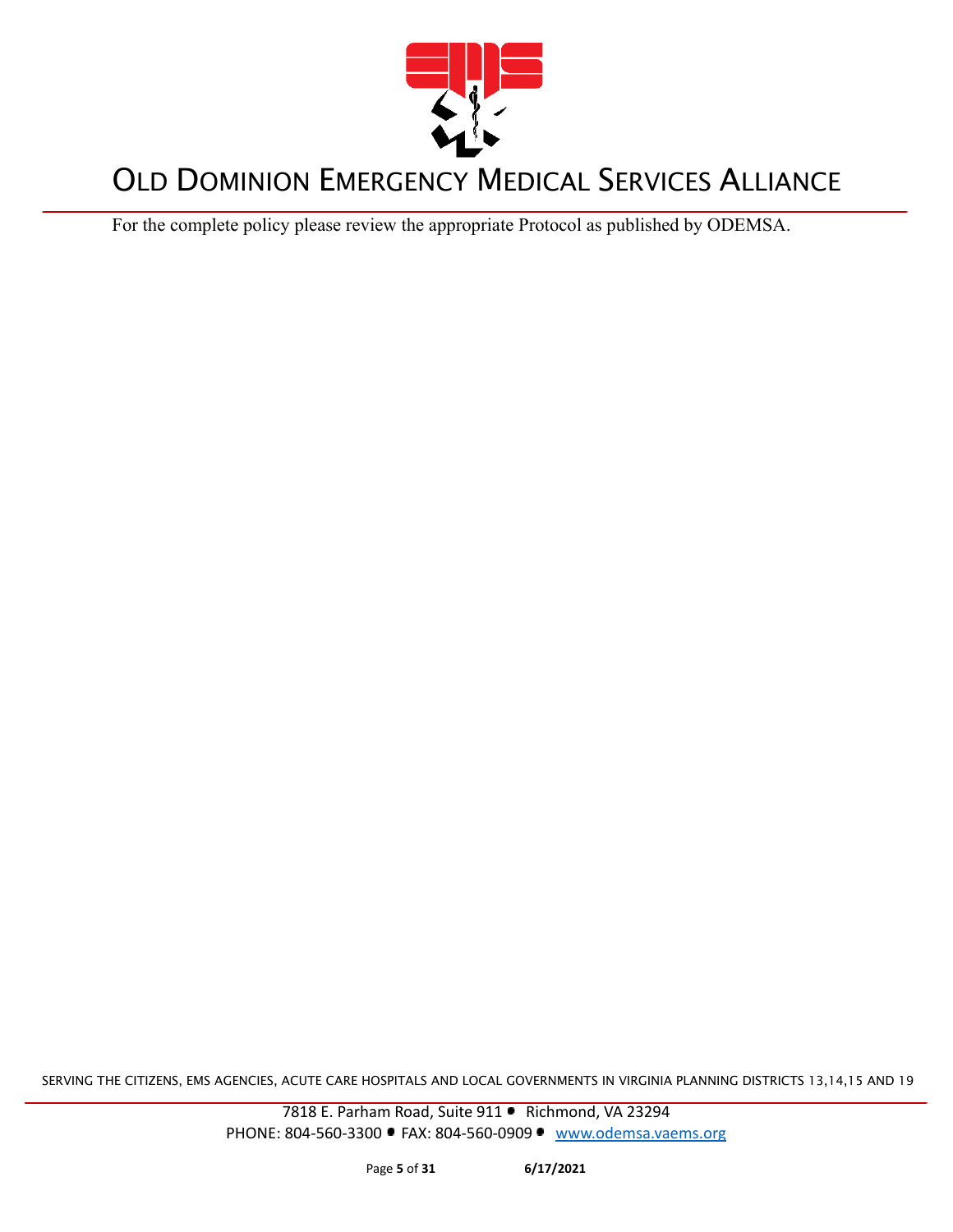

Student's and FTO's signatures below signify that the student has demonstrated sufficient working knowledge and can perform such competency and has had the opportunity to ask and has had all questions and answers provided to their level of comfort.

Competency – ODEMSA – Regional Protocols – Medical – Chest Pain – BLS

Student's Name and Signature – date below:

|                                        |           | Date |
|----------------------------------------|-----------|------|
| <b>Printed Name</b>                    | Signature |      |
| FTO's Name and Signature – date below: |           |      |
|                                        |           | Date |
| <b>Printed Name</b>                    | Signature |      |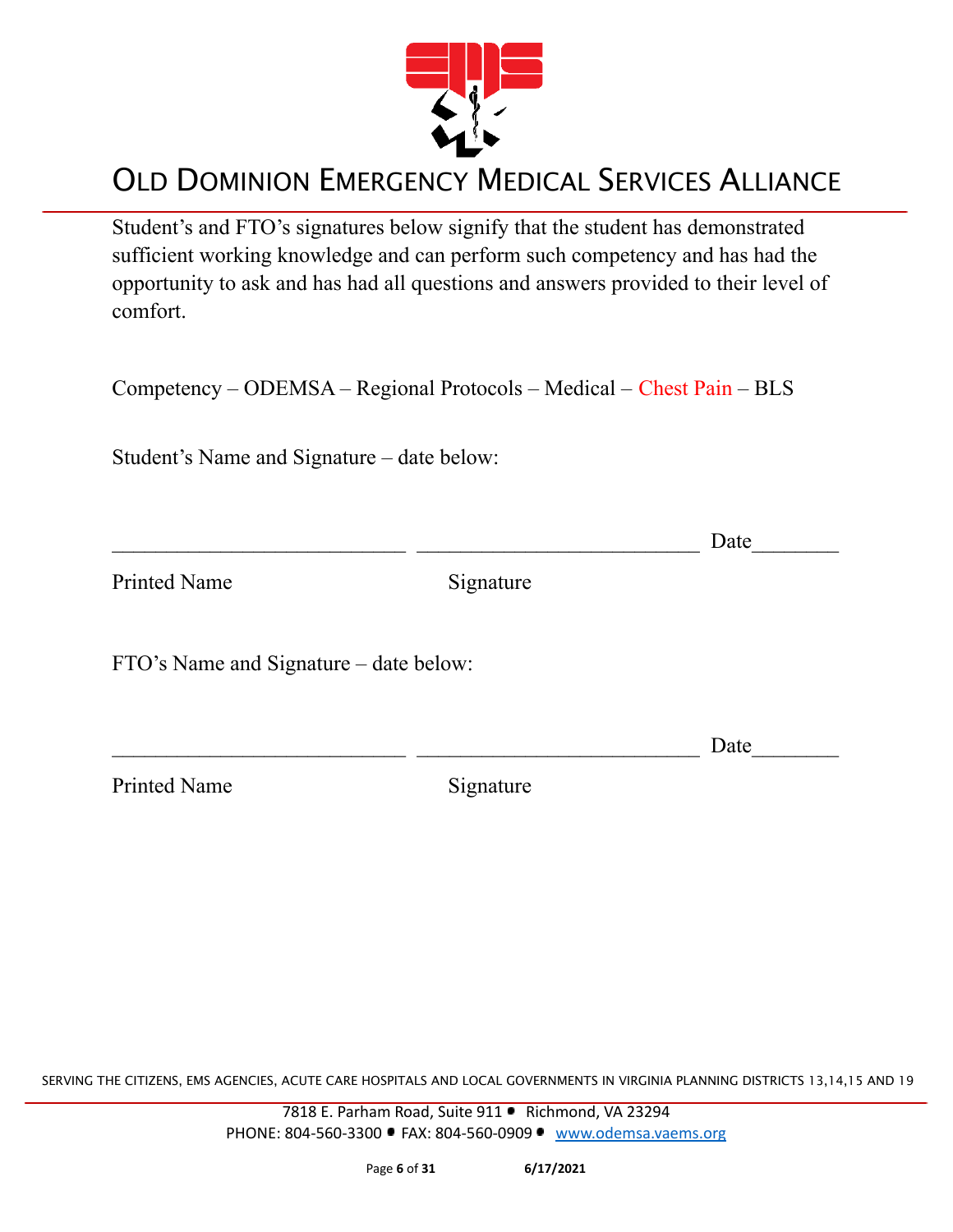

# **Adult Medical – BLS ST Elevation Myocardial Infarction (STEMI)**

#### **OVERVIEW:**

Prompt diagnosis and treatment offers the greatest potential benefit for myocardial salvage in the first hours of STEMI; and early, focused management of unstable angina and NSTEMI reduces adverse events and improves outcome.

Thus, it is imperative that healthcare providers recognize patients with potential ACS in order to initiate the evaluation, appropriate triage, and management as expeditiously as possible; in the case of STEMI, this recognition also allows for prompt notification of the receiving hospital and preparation for emergent reperfusion therapy.

Potential delays to therapy occur during 3 intervals: from the onset of symptoms to patient recognition, during prehospital transport, and during emergency department (ED) evaluation.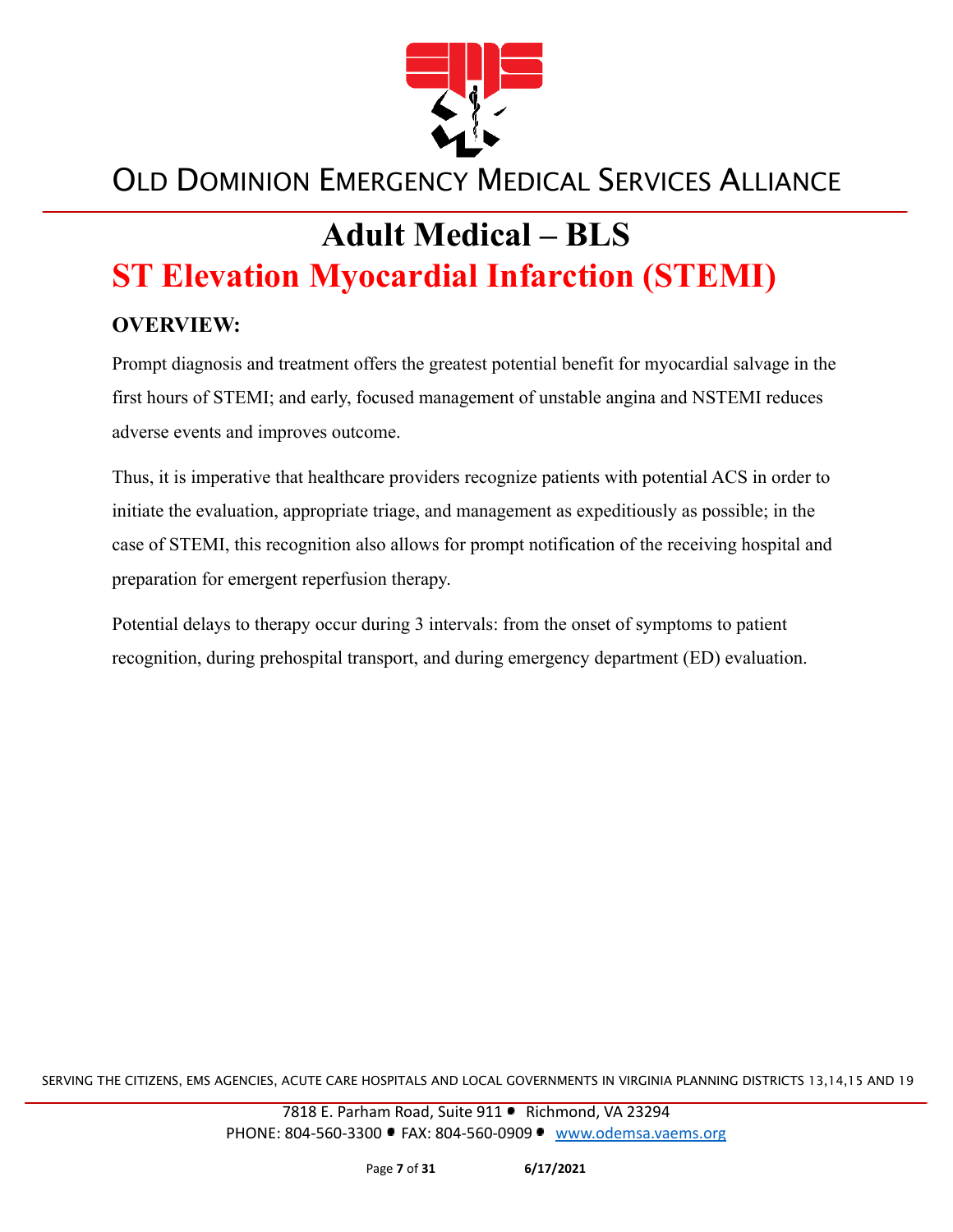

Student Can demonstrate the following competencies without prompting and can explain the clinical reasoning for each listed below:

- 1. Demonstrates proper assessment techniques.
	- a. HPI Complete
	- b. Signs and Symptoms
	- c. SAMPLE
	- d. OPQRST
	- e. MOI NOI
	- f. Primary Assessment
		- i. XABCDE Format
	- g. Need for ALS.
	- h. Determine Relevant Differentials based on Assessment.
	- i. Obtain 12 lead EKG.
		- i. ACUTE MI Message
			- 1. ALS
			- 2. ASA PO **Must Be Chewed**
			- 3. If Ground Transport greater than 45 minutes
				- a. Helicopter Transport
	- j. Can demonstrate knowledge of the importance of obtaining ED drugs usage in at least the previous 24 hours and **potential lethal response to NTG admin.**
	- k. **Contradictions to ASA admin.**
- 2. Demonstrates the following skills.
	- a. Proper 12 lead placement.
	- b. Obtaining 12 lead EKG in 10 minutes or less of patient side.
	- c. Request ALS.
	- d. Demonstrates knowledge of ACUTE MI message on 12 Lead.
	- e. Demonstrates the appropriate transport mode and destination.
	- f. Transport as soon as safe to do so to the proper destination.
	- g. Proper Admin of ASA.
	- h. Proper Admin of NTG

SERVING THE CITIZENS, EMS AGENCIES, ACUTE CARE HOSPITALS AND LOCAL GOVERNMENTS IN VIRGINIA PLANNING DISTRICTS 13,14,15 AND 19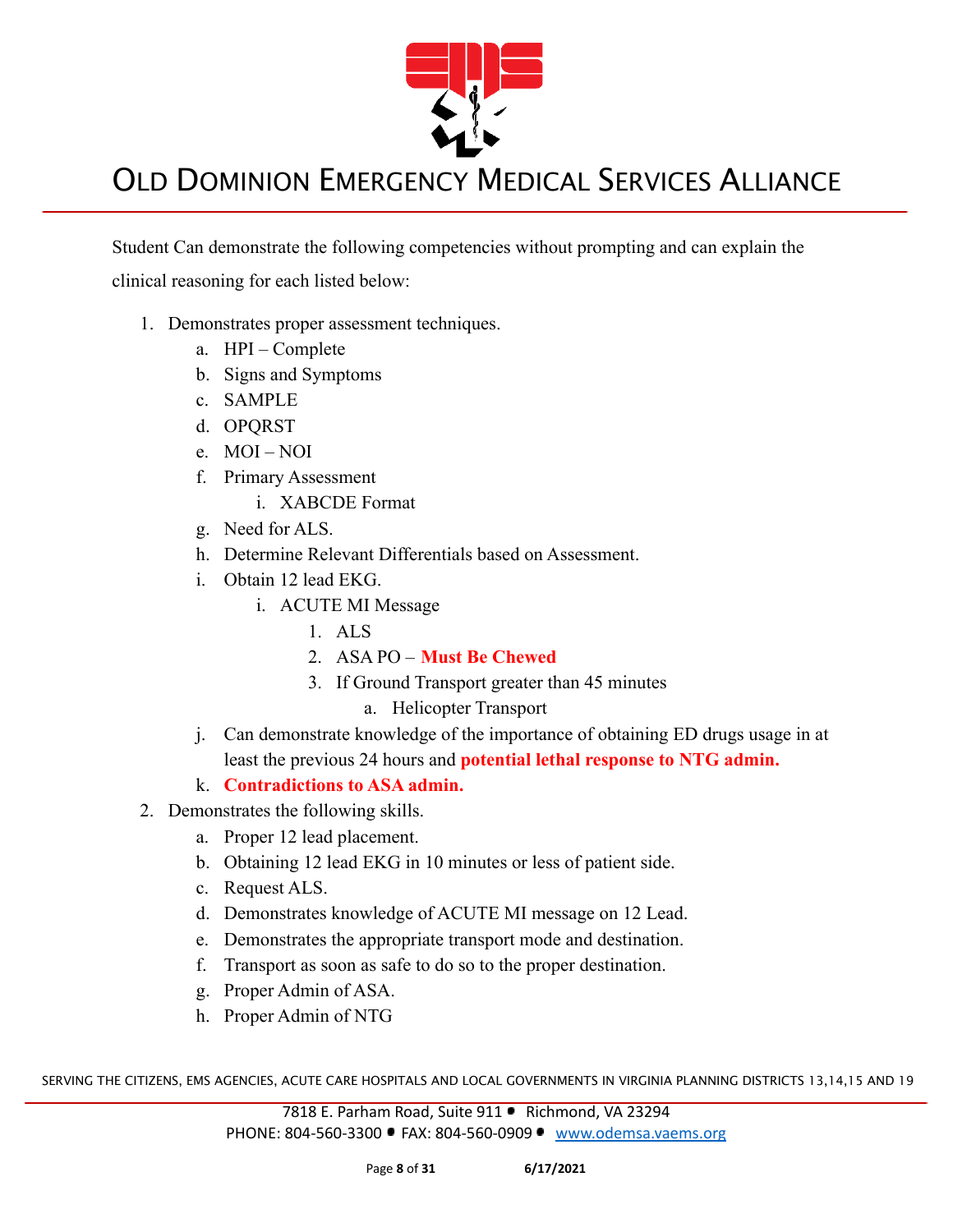

The above is a very abbreviated summary of the Protocol.

For the complete policy please review the appropriate Protocol as published by ODEMSA.

SERVING THE CITIZENS, EMS AGENCIES, ACUTE CARE HOSPITALS AND LOCAL GOVERNMENTS IN VIRGINIA PLANNING DISTRICTS 13,14,15 AND 19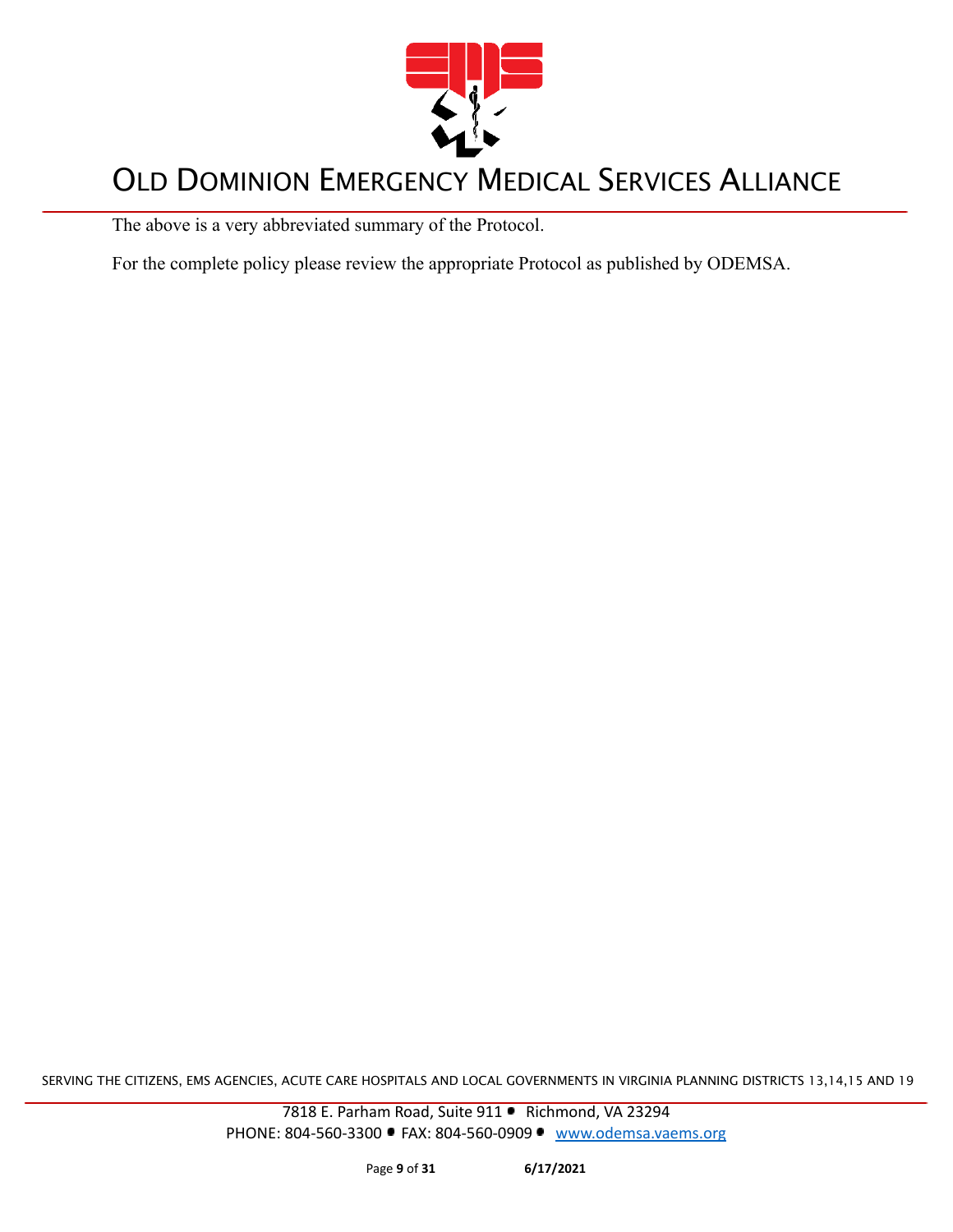

Student's and FTO's signatures below signify that the student has demonstrated sufficient working knowledge and can perform such competency and has had the opportunity to ask and has had all questions and answers provided to their level of comfort.

Competency – ODEMSA – Regional Protocols – Medical – ST-Elevation Myocardial Infarction (STEMI) – BLS

Student's Name and Signature – date below:

Printed Name Signature

FTO's Name and Signature – date below:

Printed Name Signature

SERVING THE CITIZENS, EMS AGENCIES, ACUTE CARE HOSPITALS AND LOCAL GOVERNMENTS IN VIRGINIA PLANNING DISTRICTS 13,14,15 AND 19

7818 E. Parham Road, Suite 911 · Richmond, VA 23294 PHONE: 804-560-3300 • FAX: 804-560-0909 • [www.odemsa.vaems.org](http://www.odemsa.vaems.org)

 $\Box$  Date

 $\Box$  Date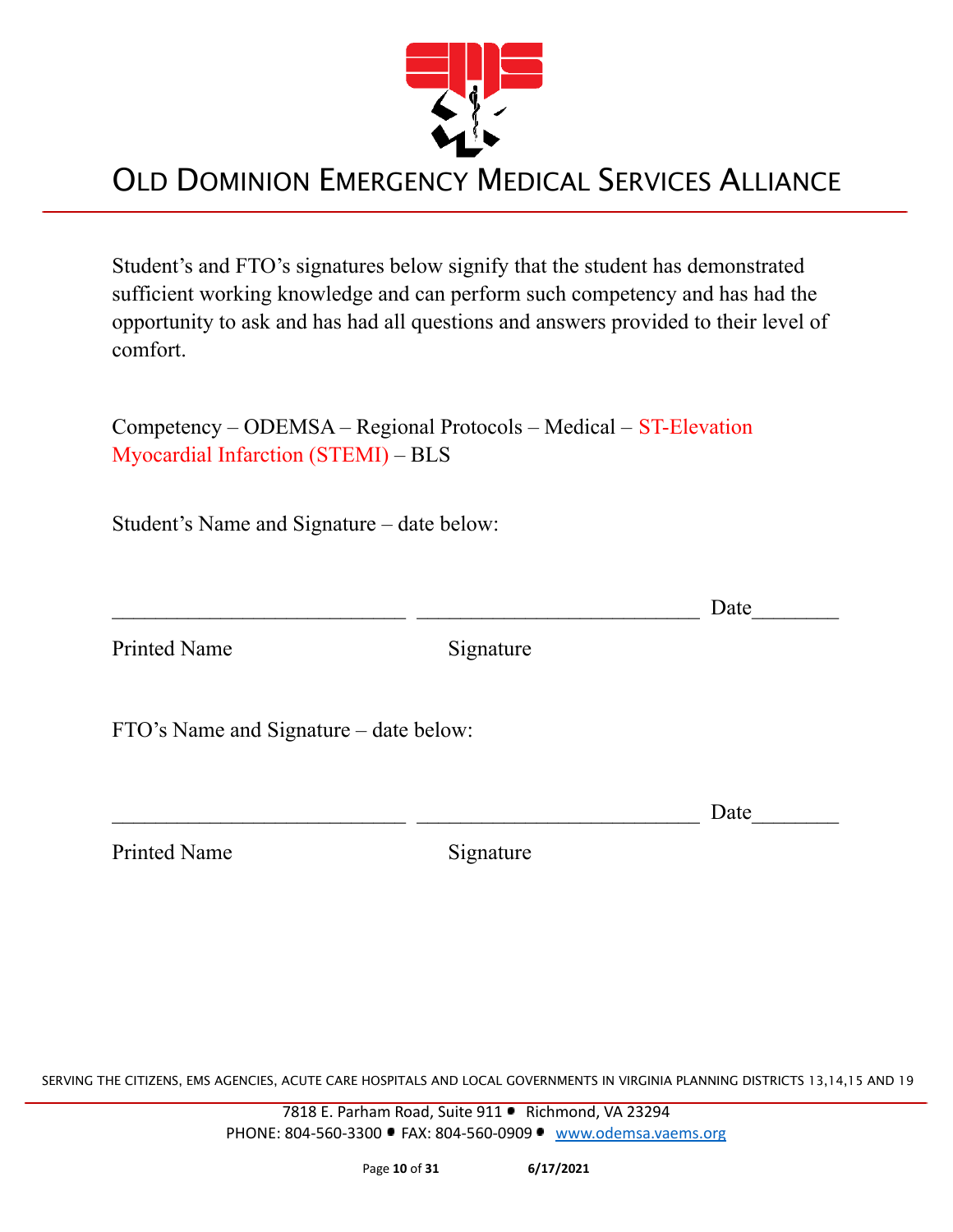

# **Adult Medical – BLS Pulmonary Edema/CHF/Heart Failure**

#### **OVERVIEW:**

Heart failure is generally divided into left ventricular failure and right ventricular failure. Left ventricular heart failure is the inability of the left ventricle to adequately move blood into the systemic circulation. In left ventricular failure, an imbalance in the output of the two sides of the heart occurs.

The left ventricle is unable to move all the blood delivered to it from the right side of the heart. Left ventricular followed by left atrial pressure rises and is transmitted back to the pulmonary circulation. When the pressure in the pulmonary vessels becomes too high, blood serum is forced into the alveoli, resulting in pulmonary edema.

In right ventricular heart failure, the right side of the heart fails to function as an adequate pump, which leads to back pressure which leads to backpressure into the venous circulation. This is most commonly caused by left heart failure, which subsequently progresses to right heart failure. The patient's symptoms should assist in determining left versus right heart failure, or both.

Signs of left-sided heart failure include rales/crackles, tachypnea while right-sided failure will create JVD, ascites, and peripheral edema.

**The management goal of patients with HF involves decreasing cardiac workload by reducing both preload and afterload.**

**If SBP less than 100 mmHg, see Cardiogenic SHOCK protocol.**

SERVING THE CITIZENS, EMS AGENCIES, ACUTE CARE HOSPITALS AND LOCAL GOVERNMENTS IN VIRGINIA PLANNING DISTRICTS 13,14,15 AND 19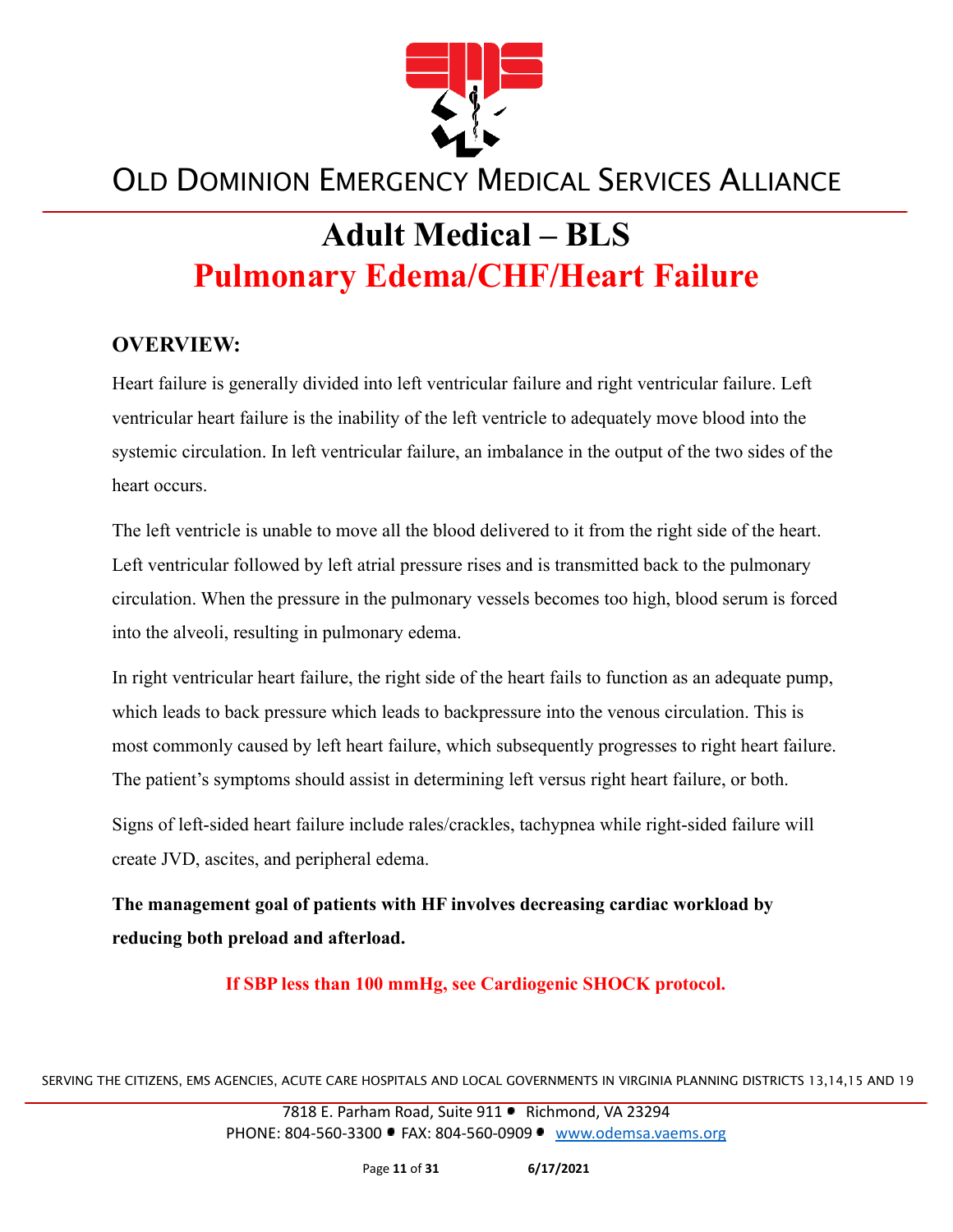

Student Can demonstrate the following competencies without prompting and can explain the

clinical reasoning for each listed below:

- 1. Demonstrates proper assessment techniques.
	- a. HPI Complete
	- b. Signs and Symptoms
	- c. SAMPLE
	- d. OPQRST
	- e. MOI NOI
	- f. Primary Assessment
		- i. XABCDE Format
	- g. Need for ALS.
	- h. Determine Relevant Differentials based on Assessment.
	- i. Obtain 12 lead EKG.
		- i. ACUTE MI Message
			- 1. ALS
			- 2. ASA PO **Must Be Chewed**
			- 3. If Ground Transport greater than 45 minutes
				- a. Helicopter Transport
	- j. Position for Transport in Semi-Fowlers
	- k.  $CPAP 5-10 \text{ cm}H<sub>2</sub>OPEEP$
	- l. Can demonstrate knowledge of the importance of obtaining ED drugs usage in at least the previous 24 hours and **potential lethal response to NTG admin.**
	- m. **Contradictions to ASA admin.**
- 2. Demonstrates the following skills.
	- a. Proper 12 lead placement.
	- b. Obtaining 12 lead EKG in 10 minutes or less of patient side.
	- c. Request ALS.
	- d. Demonstrates knowledge of ACUTE MI message on 12 Lead.
	- e. Demonstrates the appropriate transport mode and destination.
	- f. Transport as soon as safe to do so to the proper destination.
	- g. Proper Admin of ASA.
	- h. Proper Admin of NTG

SERVING THE CITIZENS, EMS AGENCIES, ACUTE CARE HOSPITALS AND LOCAL GOVERNMENTS IN VIRGINIA PLANNING DISTRICTS 13,14,15 AND 19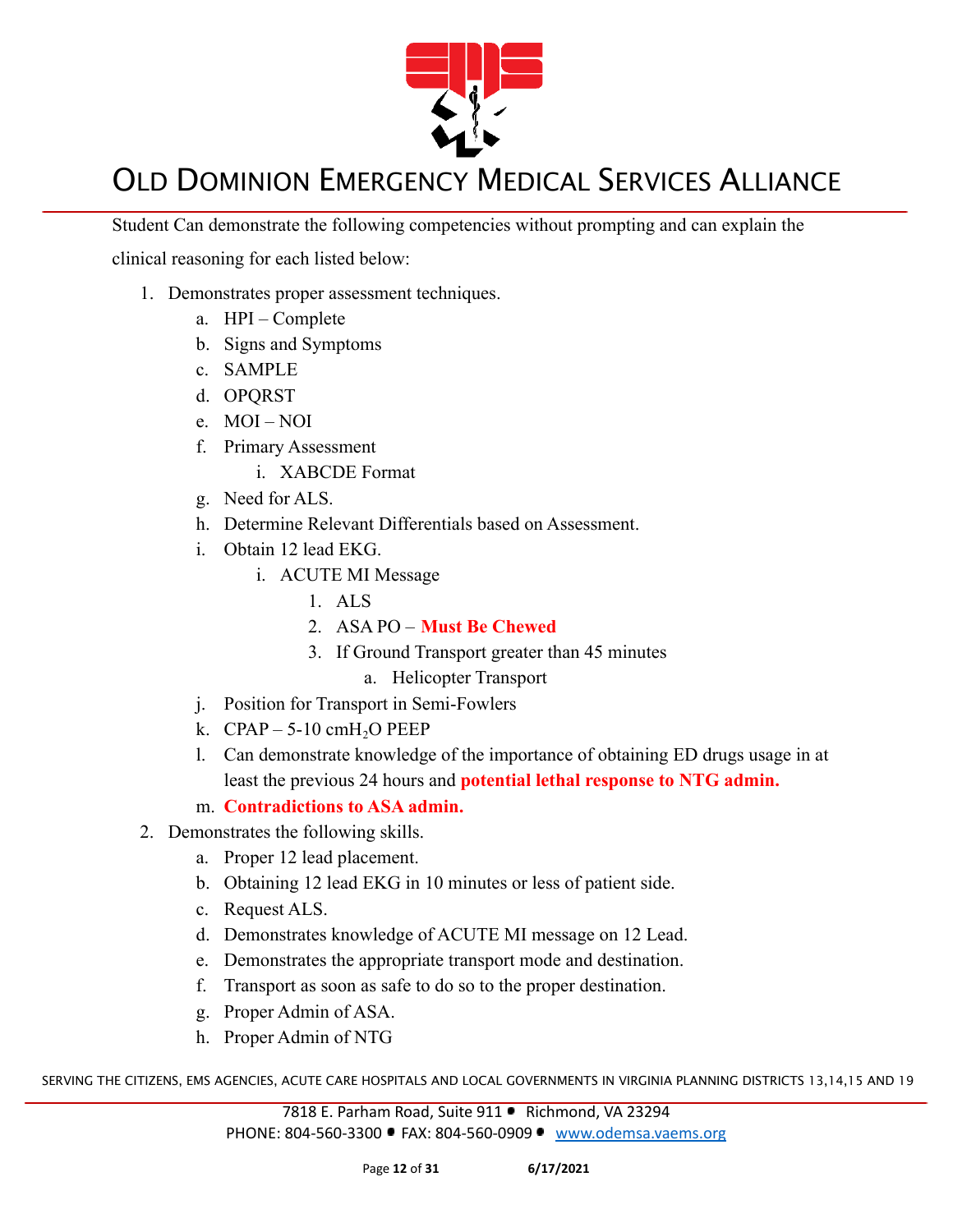

The above is a very abbreviated summary of the Protocol.

For the complete Protocol, please review the appropriate Protocol as published by ODEMSA.

SERVING THE CITIZENS, EMS AGENCIES, ACUTE CARE HOSPITALS AND LOCAL GOVERNMENTS IN VIRGINIA PLANNING DISTRICTS 13,14,15 AND 19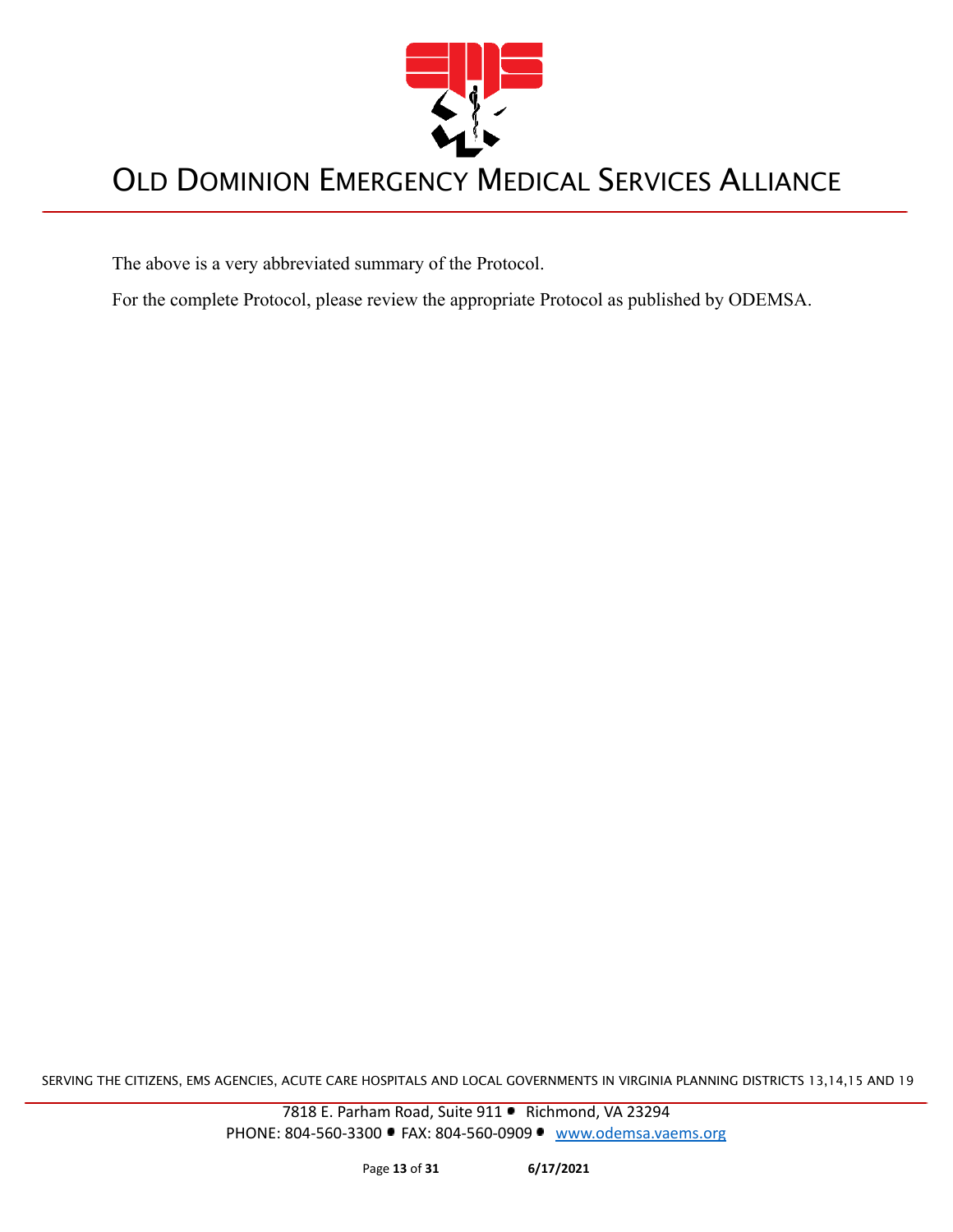

Student's and FTO's signatures below signify that the student has demonstrated sufficient working knowledge and can perform such competency and has had the opportunity to ask and has had all questions and answers provided to their level of comfort.

Competency – ODEMSA – Regional Protocols – Medical – Pulmonary Edema/CHF – BLS

Student's Name and Signature – date below:

 $\Box$  Date

Printed Name Signature

FTO's Name and Signature – date below:

Printed Name Signature

 $\Box$  Date

SERVING THE CITIZENS, EMS AGENCIES, ACUTE CARE HOSPITALS AND LOCAL GOVERNMENTS IN VIRGINIA PLANNING DISTRICTS 13,14,15 AND 19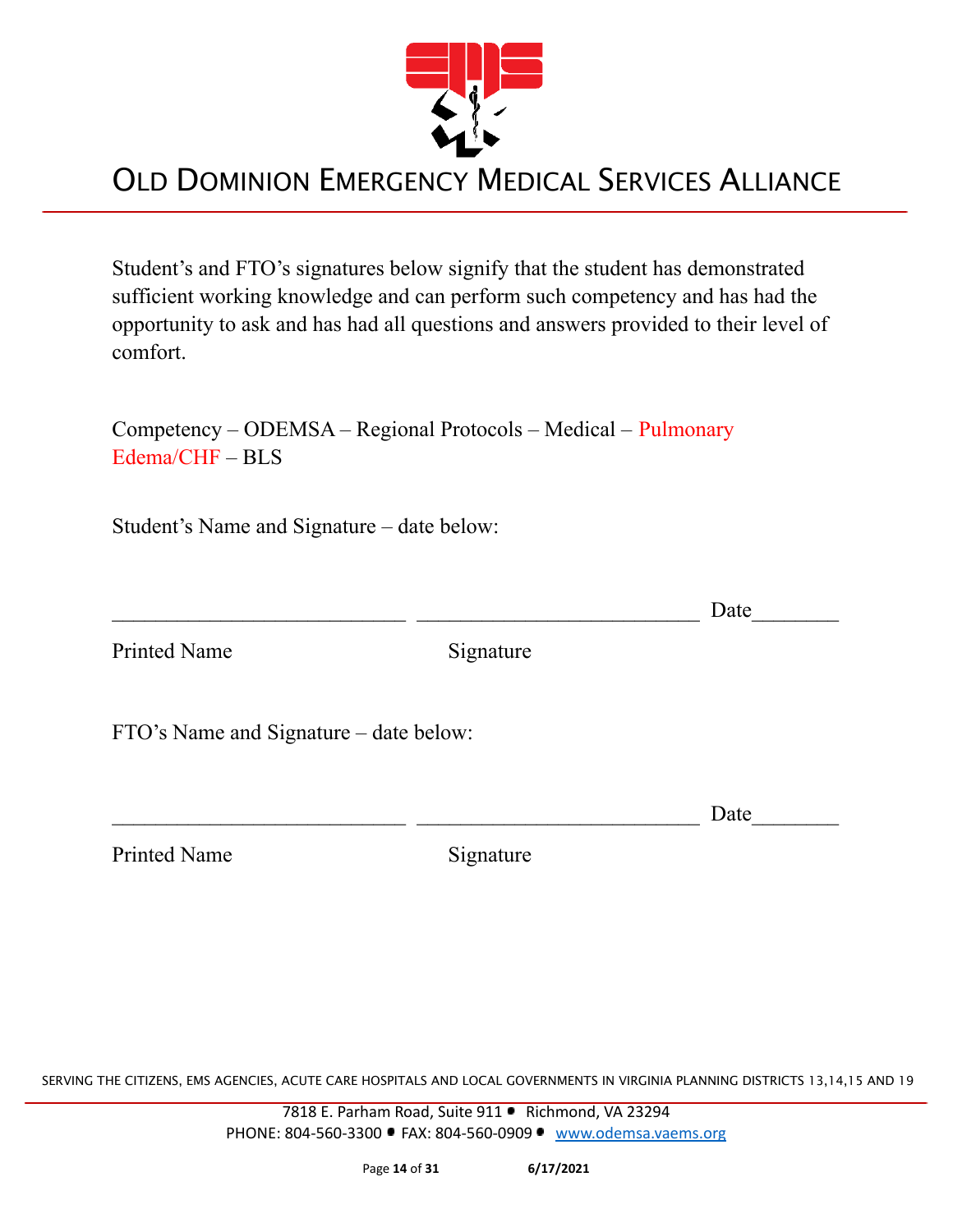

# **Medical – Hypotension/Shock (Non-trauma) (Cardiogenic Shock) – BLS**

#### **OVERVIEW:**

**Shock** is often defined as a state of inadequate tissue perfusion.

This may result in acidosis, derangements of cellular metabolism, potential end-organ damage, and death.

Early in the shock process, patients are able to compensate for decreased perfusion by increased stimulation of the sympathetic nervous system, leading to tachycardia and tachypnea.

Later, compensatory mechanisms fail, causing a decreased mental status, hypotension, and death.

**Early cellular injury may be reversible if definitive therapy is delivered promptly.**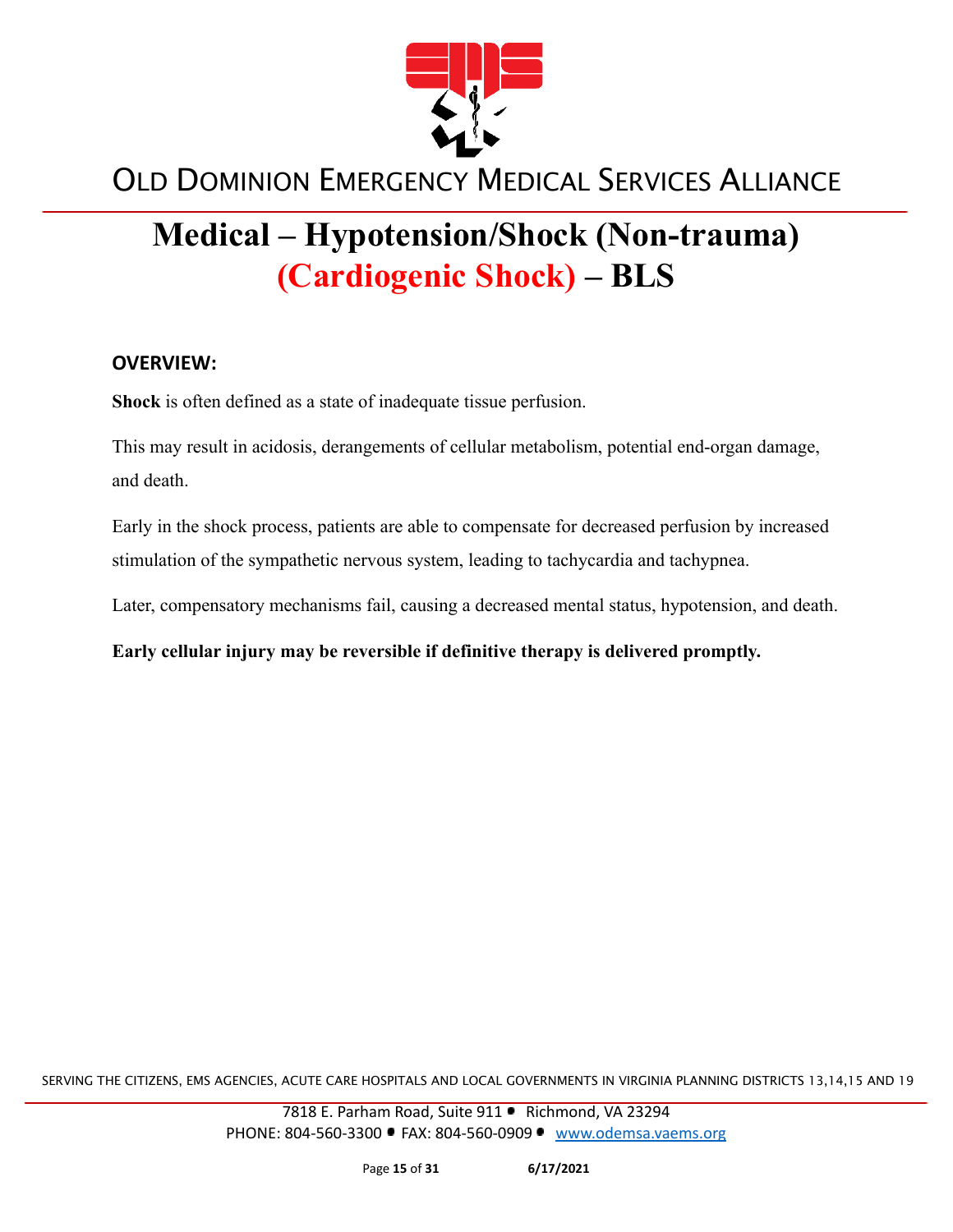

Student Can demonstrate the following competencies without prompting and can explain the

clinical reasoning for each listed below:

- 1. Demonstrates proper assessment techniques.
	- a. HPI Complete
	- b. Signs and Symptoms
	- c. SAMPLE
	- d. OPQRST
	- e. MOI NOI
	- f. Primary Assessment
		- i. XABCDE Format
	- g. Need for ALS.
	- h. Determine Relevant Differentials based on Assessment.
	- i. Obtain 12 lead EKG.
		- i. ACUTE MI Message
			- 1. ALS
			- 2. ASA PO **Must Be Chewed**
			- 3. If Ground Transport greater than 45 minutes
				- a. Helicopter Transport
	- j. Can demonstrate knowledge of the importance of obtaining ED drugs usage in at least the previous 24 hours and **potential lethal response to NTG admin.**
	- k. **Contradictions to ASA admin.**
- 2. Demonstrates the following skills.
	- a. Proper 12 lead placement.
	- b. Obtaining 12 lead EKG in 10 minutes or less of patient side.
	- c. Request ALS.
	- d. Demonstrates knowledge of ACUTE MI message on 12 Lead.
	- e. Demonstrates the appropriate transport mode and destination.
	- f. Transport as soon as safe to do so to the proper destination.
	- g. Proper Admin of ASA.
	- h. Proper Admin of NTG
	- i. Non-Cardiac Obvious causes of Shock

SERVING THE CITIZENS, EMS AGENCIES, ACUTE CARE HOSPITALS AND LOCAL GOVERNMENTS IN VIRGINIA PLANNING DISTRICTS 13,14,15 AND 19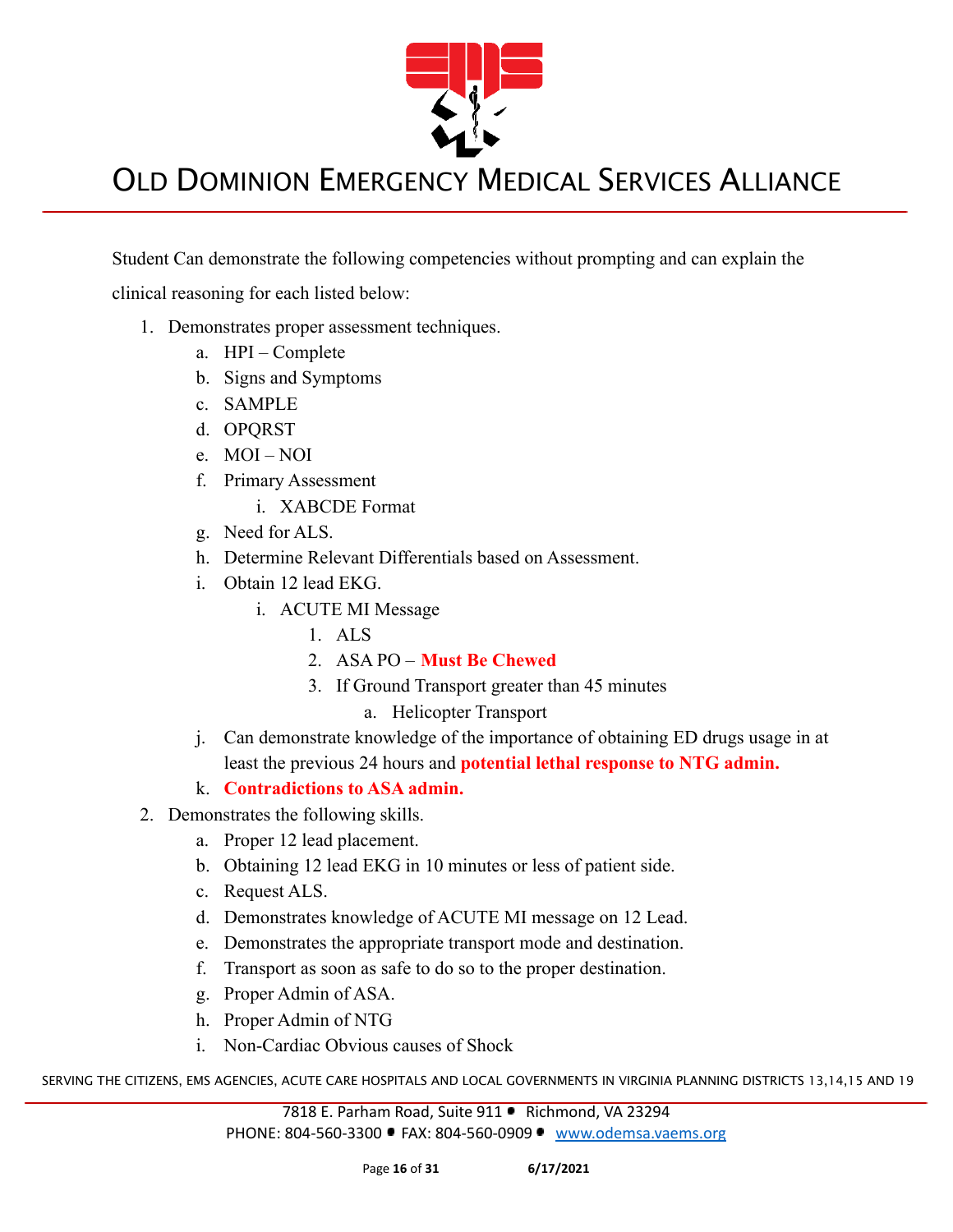

The above is a very abbreviated summary of the Protocol.

For the complete Protocol, please review the appropriate Protocol as published by ODEMSA.

SERVING THE CITIZENS, EMS AGENCIES, ACUTE CARE HOSPITALS AND LOCAL GOVERNMENTS IN VIRGINIA PLANNING DISTRICTS 13,14,15 AND 19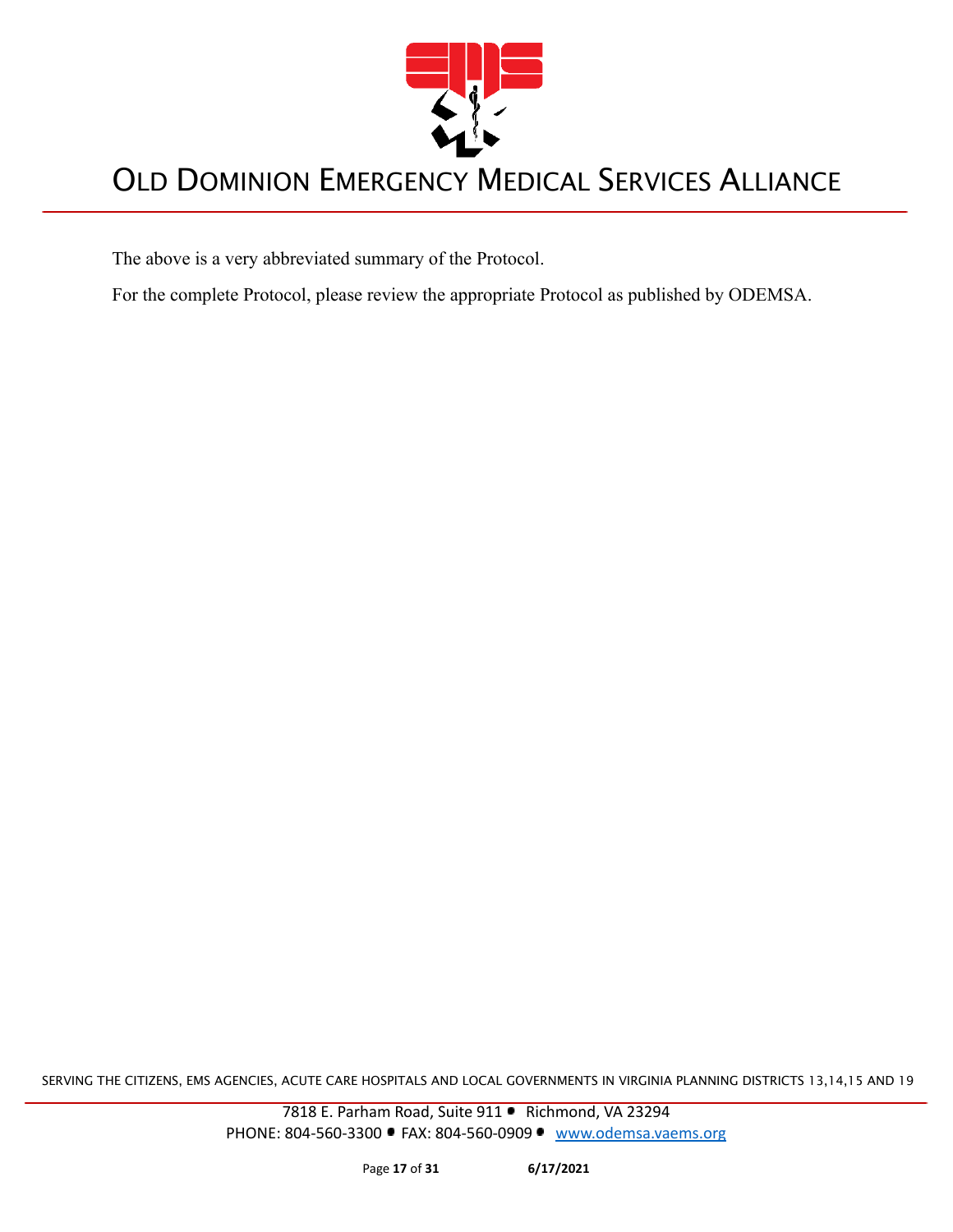

Student's and FTO's signatures below signify that the student has demonstrated sufficient working knowledge and can perform such competency and has had the opportunity to ask and has had all questions and answers provided to their level of comfort.

Competency – ODEMSA – Regional Protocols – Medical – **Hypotension/Shock (Non-trauma) (Cardiogenic Shock) – BLS**

Student's Name and Signature – date below:

Printed Name Signature

 $\Box$  Date

FTO's Name and Signature – date below:

Printed Name Signature

 $\Box$  Date

SERVING THE CITIZENS, EMS AGENCIES, ACUTE CARE HOSPITALS AND LOCAL GOVERNMENTS IN VIRGINIA PLANNING DISTRICTS 13,14,15 AND 19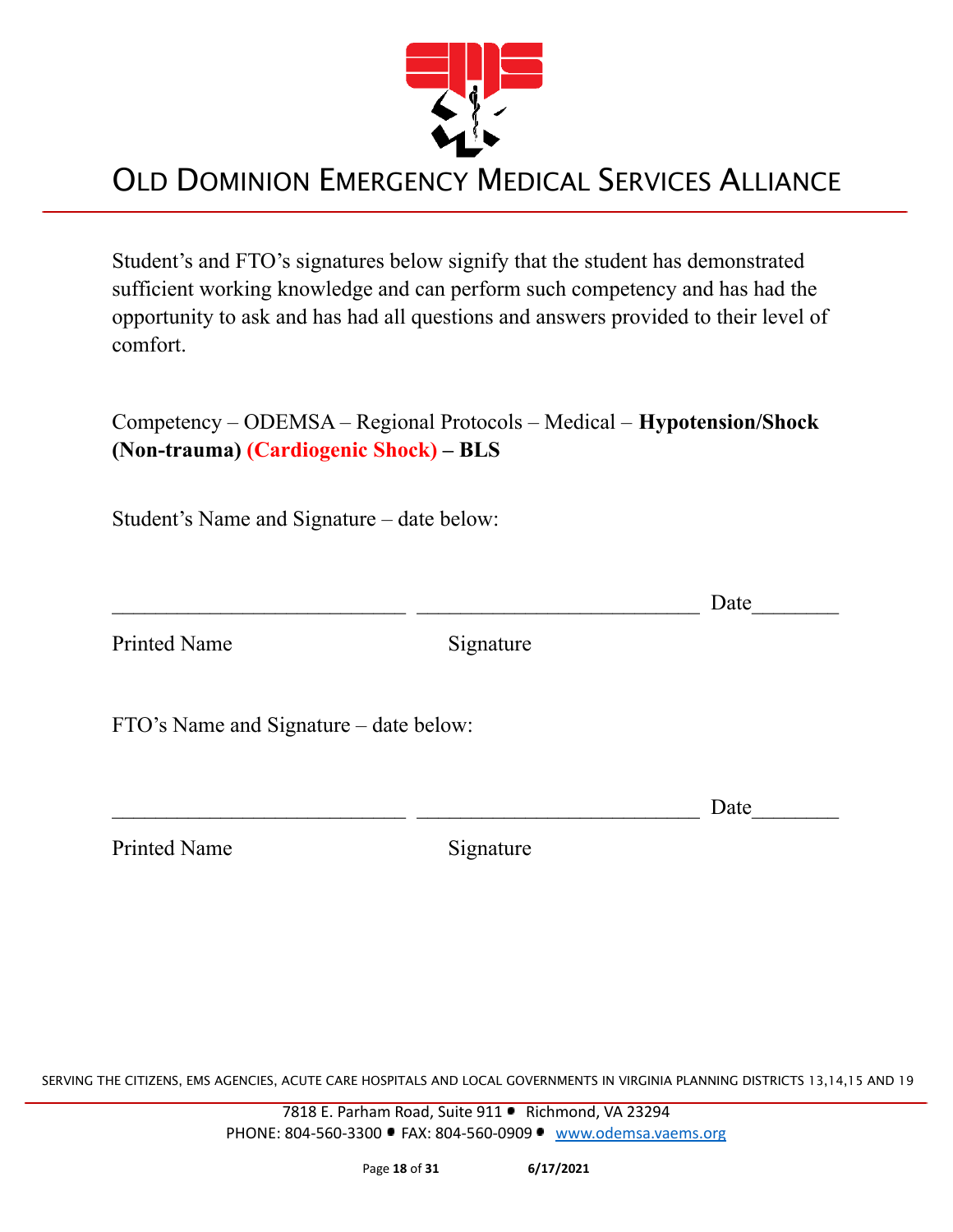

# **Medical – Abdominal Aortic Aneurysm/ Dissection (Aortic Dissection and AAA) – BLS**

#### **OVERVIEW:**

**Aortic Aneurysms (AA)** are a degenerative and progressively slow process where the walls of the aorta weaken and expand due to the systemic pressures of the circulatory system.

The formation of aneurysms can be attributed to atherosclerosis, infection, trauma, hypertension, and inherited disorders.

AAs generally form in the abdominal section of the aorta and present with weak or absent pulses in the lower extremities, cooler temperatures in the lower extremities, a central abdominal mass that can sometimes have pulsations, and abdominal and/ or back pain.

#### **If the aneurysm ruptures, the chance of survival is very low and requires immediate surgical intervention.**

Aortic Dissections usually occur in the thoracic cavity when the aortic intima is torn away, exposing the media layer.

The pulse pressure from the systemic circulation then begins to dissect the two layers of the aortic wall and creates a false lumen or pouch in the wall of the aorta.

Conditions associated with the formation of an aortic dissection include:

- **●** hypertension
- **●** Marfan's Syndrome
- **●** aortic valve abnormalities
- **●** immune disorders
- **●** atherosclerosis
- patients in the third trimester of pregnancy

SERVING THE CITIZENS, EMS AGENCIES, ACUTE CARE HOSPITALS AND LOCAL GOVERNMENTS IN VIRGINIA PLANNING DISTRICTS 13,14,15 AND 19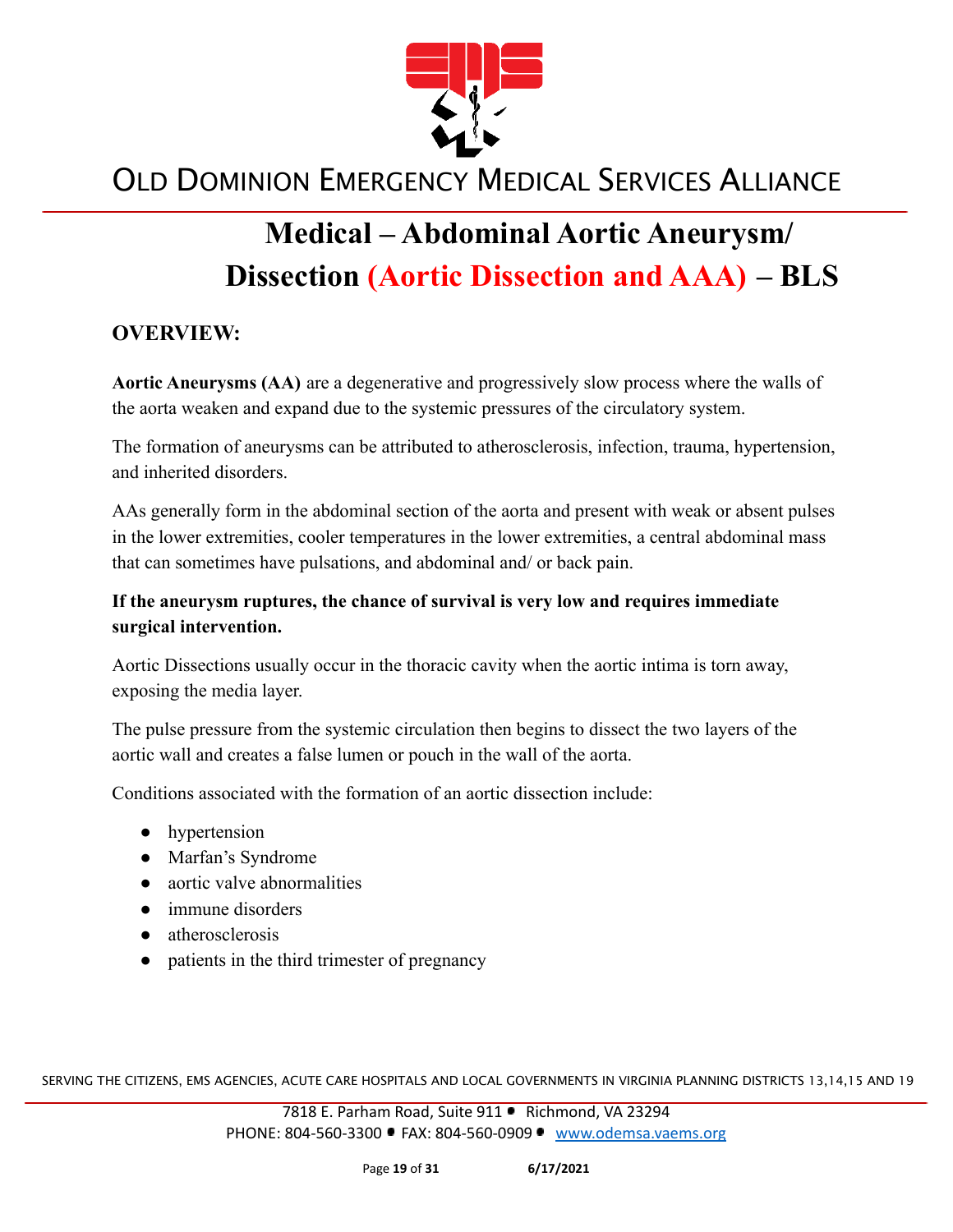

Student Can demonstrate the following competencies without prompting and can explain the

clinical reasoning for each listed below:

- 1. Demonstrates proper assessment techniques.
	- a. HPI Complete
	- b. Signs and Symptoms
		- i. Weak/Absent pulses
		- ii. Abdominal mass possible pulsatile
		- iii. Chest/Back pain
		- iv. Tearing sensation
		- v. Tachycardia
		- vi. Hypertension/Hypotension
	- c. SAMPLE
	- d. OPQRST
	- e. SAMPLE
	- f. OPQRST
	- g. MOI NOI
	- h. Primary Assessment
		- i. XABCDE Format
	- i. Need for ALS.
	- j. Determine Relevant Differentials based on Assessment.
	- k. Non-Cardiac Obvious causes of Shock
- 2. Demonstrates the following skills.
	- a. Proper 12 lead placement.
	- b. Obtaining 12 lead EKG in 10 minutes or less of patient side.
	- c. Request ALS.
	- d. Demonstrates knowledge of ACUTE MI message on 12 Lead.
	- e. Demonstrates the appropriate transport mode and destination.
	- f. Transport as soon as safe to do so to the proper destination.
	- g. MOI NOI

The above is a very abbreviated summary of the Protocol.

SERVING THE CITIZENS, EMS AGENCIES, ACUTE CARE HOSPITALS AND LOCAL GOVERNMENTS IN VIRGINIA PLANNING DISTRICTS 13,14,15 AND 19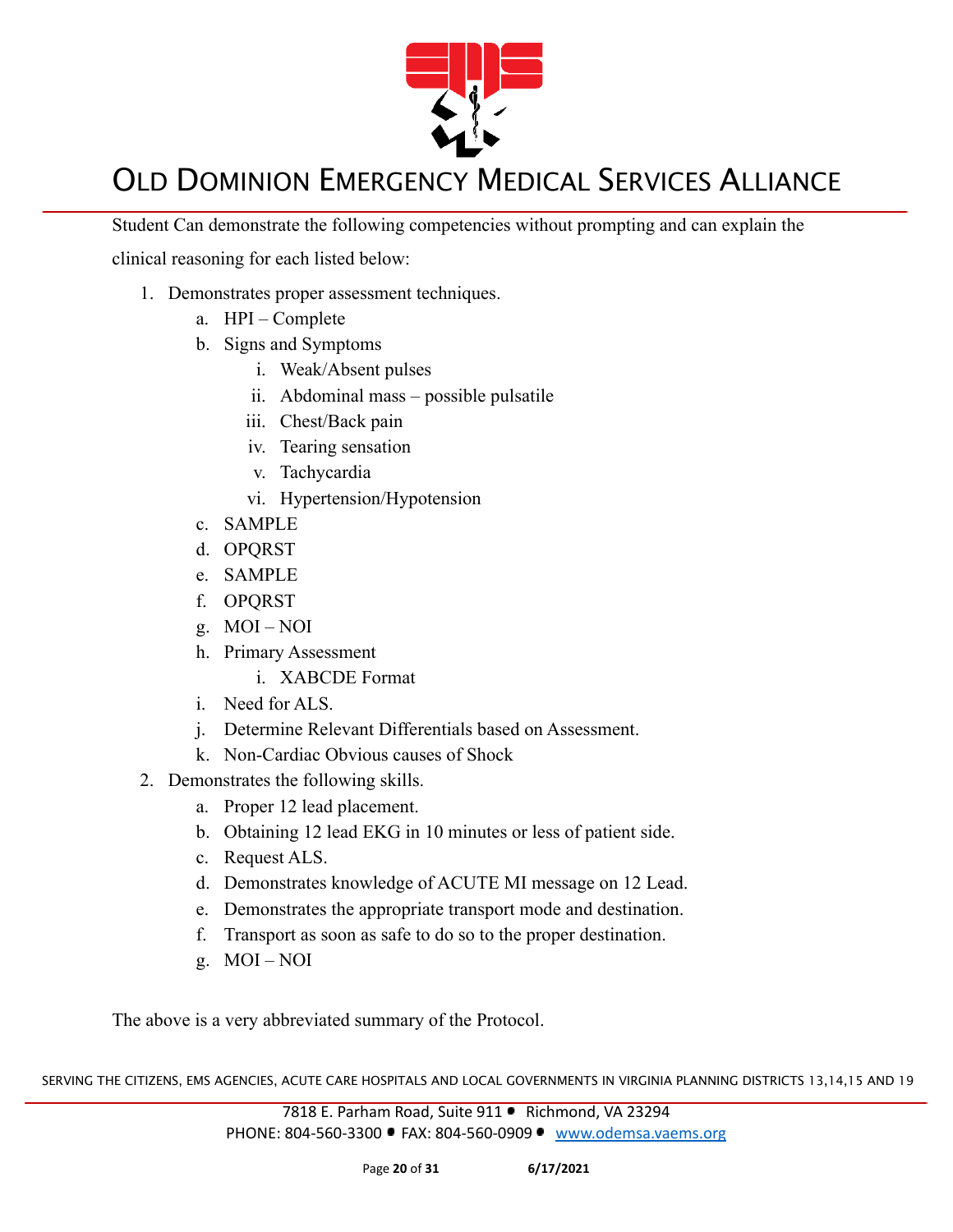

For the complete Protocol, please review the appropriate Protocol as published by ODEMSA

Student's and FTO'S signatures below signify that the student has demonstrated sufficient working knowledge and can perform such competency and has had the opportunity to ask and has had all questions and answers provided to their level of comfort.

Competency – ODEMSA – Regional Protocols – Medical – Medical – Abdominal Aortic Aneurysm/ Dissection **(Aortic Dissection and AAA)** - BLS

Student's Name and Signature – date below:

 $\Box$  Date Printed Name Signature FTO's Name and Signature – date below:

 $\Box$  Date

Printed Name Signature

SERVING THE CITIZENS, EMS AGENCIES, ACUTE CARE HOSPITALS AND LOCAL GOVERNMENTS IN VIRGINIA PLANNING DISTRICTS 13,14,15 AND 19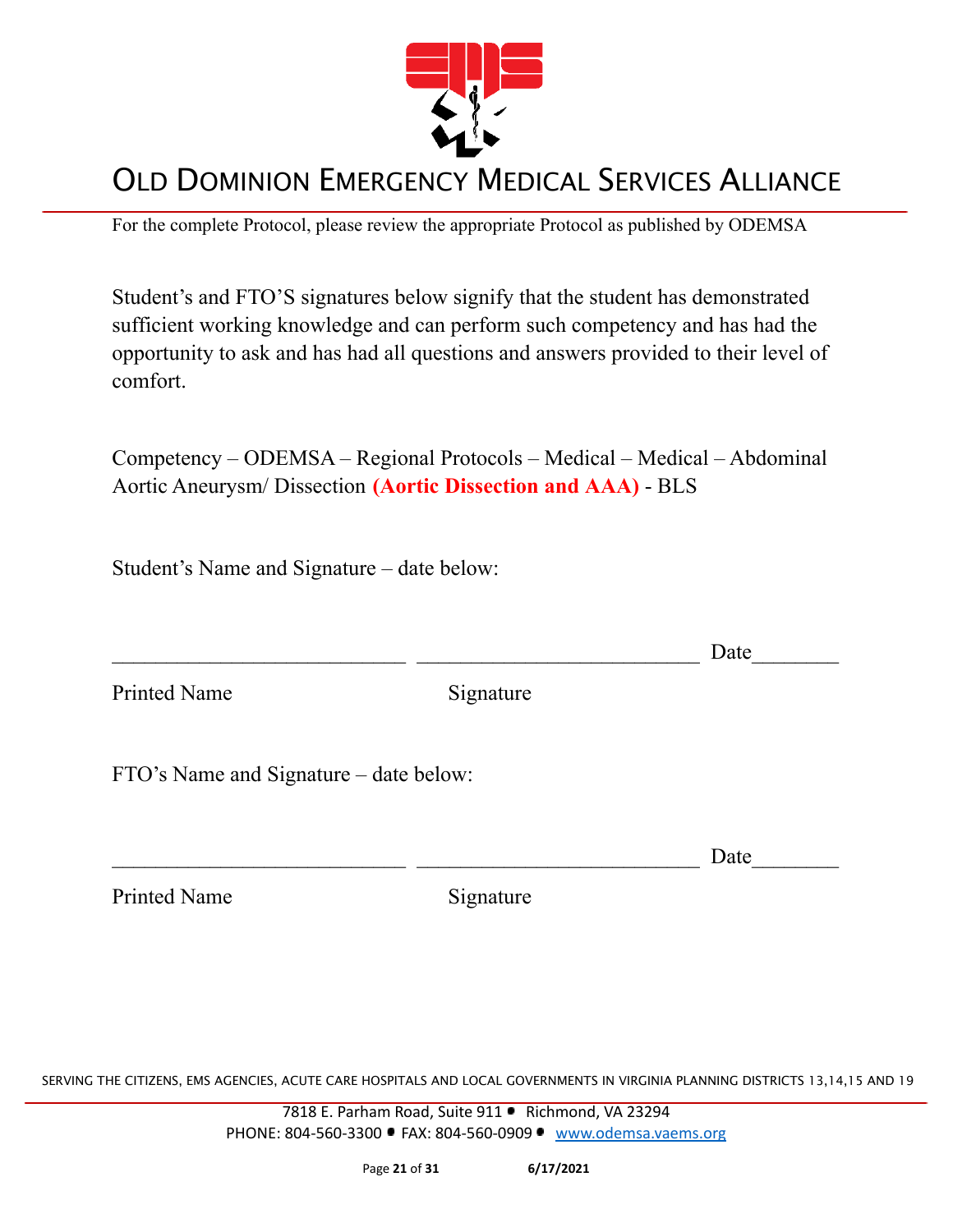

## **Cardiac Arrest – Pulseless – Not Breathing – BLS**

#### **OVERVIEW:**

Cardiac arrest can be caused by Ventricular Fibrillation (VF), pulseless Ventricular Tachycardia

(VT), Pulseless Electric Activity (PEA), and Asystole.

The foundation of successful goal of BLS treatment of Cardiac Arrest:

- High-quality CPR,
- Rapid placement of AED
	- o For VF / pulseless VT, attempted defibrillation as soon as possible.
- Application of Mechanical CPR Device if possible.

**For victims of witnessed VF arrest, early CPR and rapid defibrillation can significantly increase the chance for survival to hospital discharge.**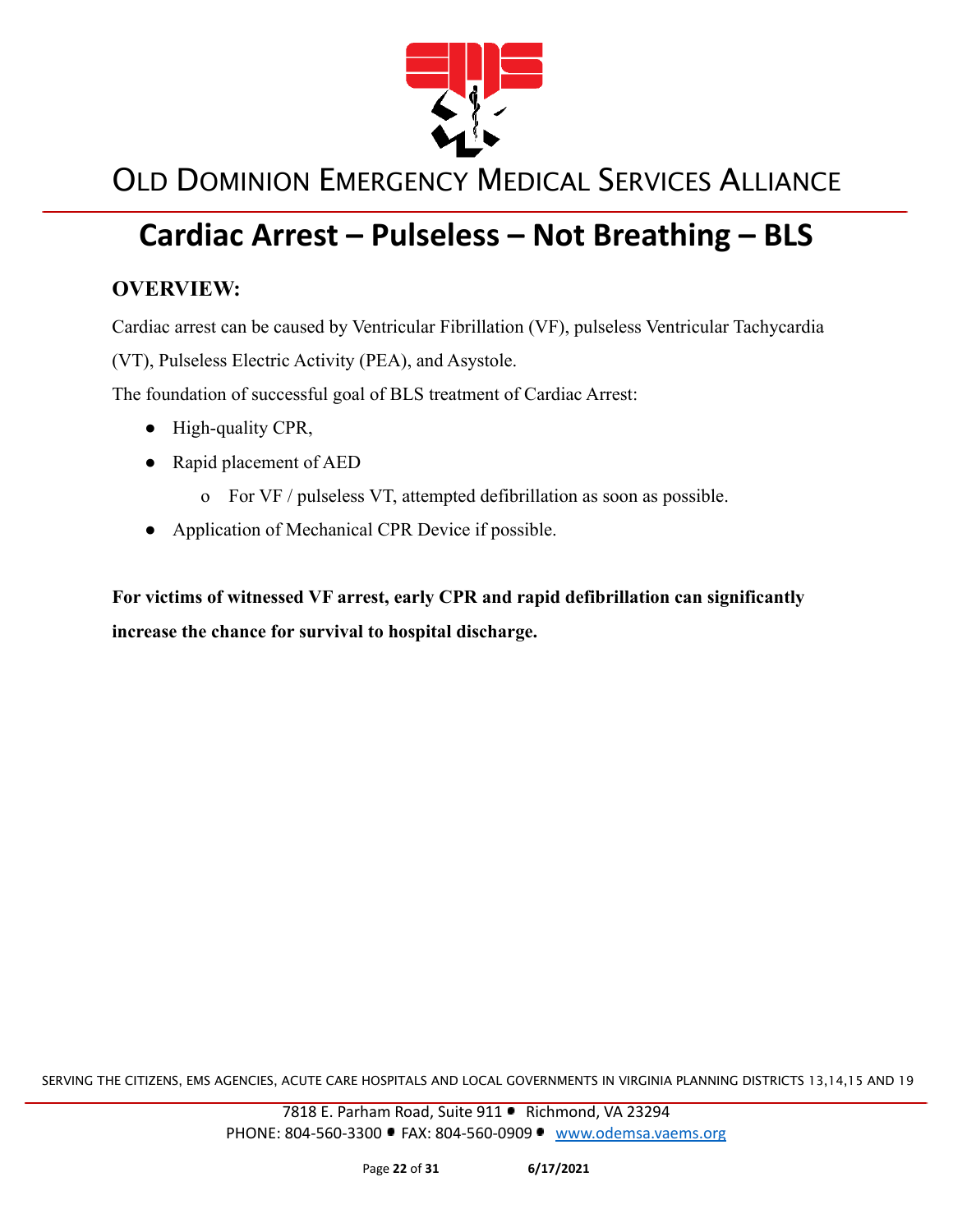

Student Can demonstrate the following competencies without prompting and can explain the clinical reasoning for each listed below:

- 1. Demonstrates proper assessment techniques.
	- a. HPI Complete
	- b. Signs and Symptoms
	- c. SAMPLE
	- d. OPQRST
	- e. SAMPLE
	- f. OPQRST
	- g. MOI NOI
	- h. Primary Assessment
		- i. XABCDE Format
	- i. Need for ALS.
	- j. Determine Relevant Differentials based on Assessment.
- 2. Demonstrates the following skills.
	- a. Proper CPR using Current AHA Standards
	- b. AED Placement
	- c. Request ALS.
	- d. Demonstrates the appropriate transport mode and destination.
	- e. Transport as soon as safe to do so to the proper destination.
	- f. MOI NOI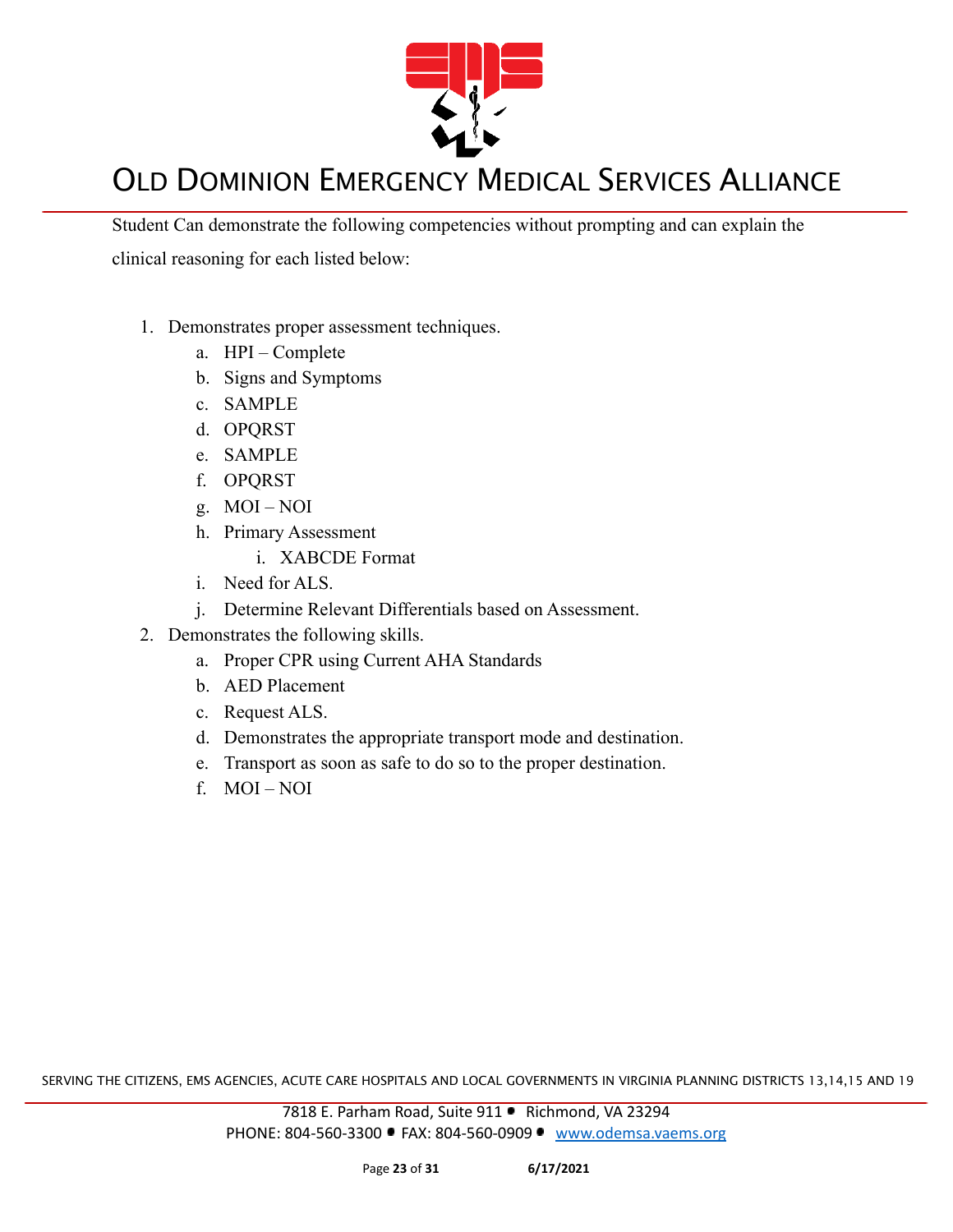

- 3. If ROSC is achieved
	- a. Proper 12 lead placement.
	- b. Obtaining 12
	- c. Request ALS.
	- d. Demonstrates knowledge of ACUTE MI message on 12 Lead.
	- e. Demonstrates the appropriate transport mode and destination.
	- f. Transport as soon as safe to do so to the proper destination.

The above is a very abbreviated summary of the Protocol.

For the complete Protocol, please review the appropriate Protocol as published by ODEMSA.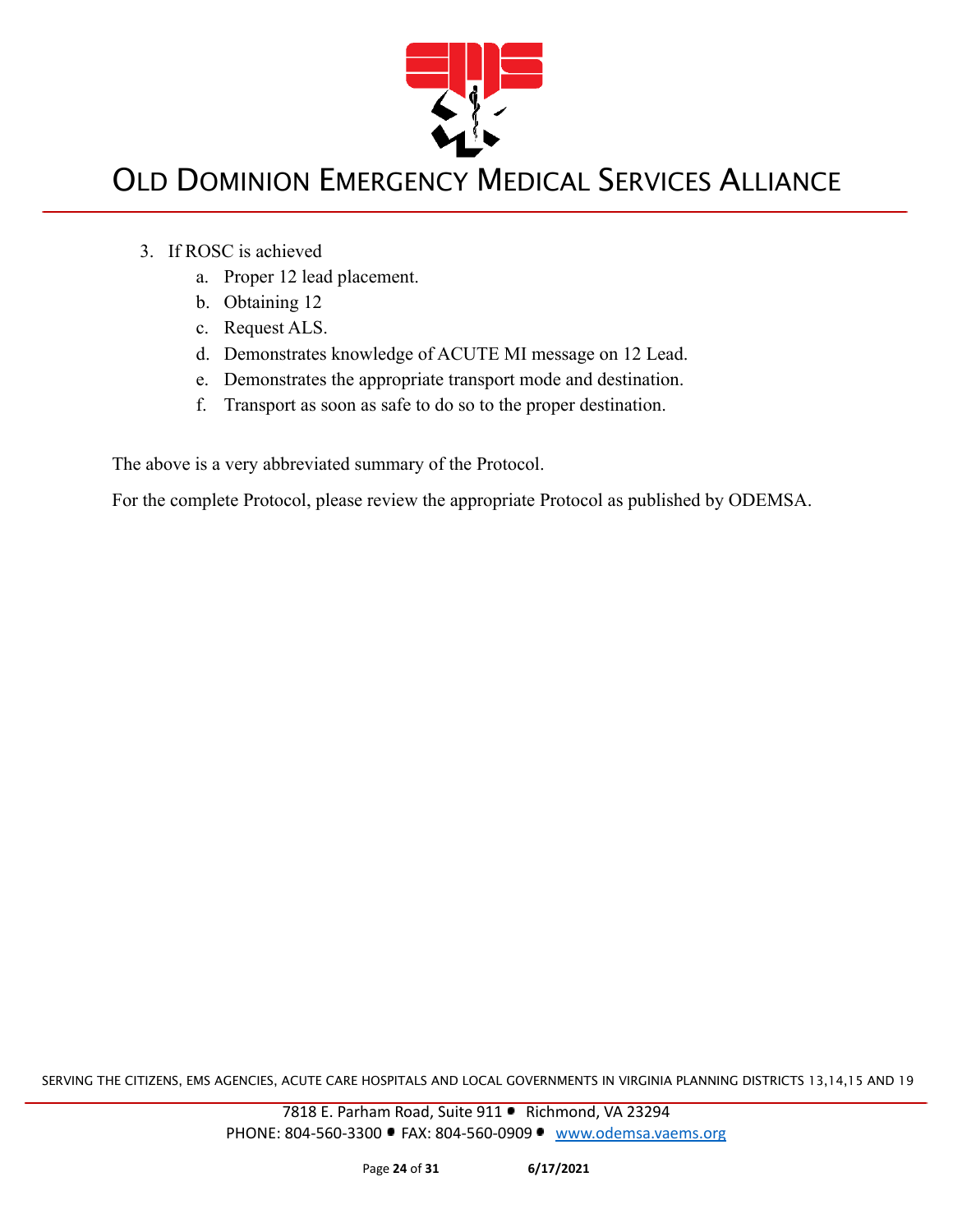

Student's and FTO'S signatures below signify that the student has demonstrated sufficient working knowledge and can perform such competency and has had the opportunity to ask and has had all questions and answers provided to their level of comfort.

Competency – ODEMSA – Regional Protocols – Cardiac Arrest – Pulseless – Not Breathing – BLS

Student's Name and Signature – date below:

 $\Box$  Date Printed Name Signature FTO's Name and Signature – date below:  $\Box$  Date

Printed Name Signature

SERVING THE CITIZENS, EMS AGENCIES, ACUTE CARE HOSPITALS AND LOCAL GOVERNMENTS IN VIRGINIA PLANNING DISTRICTS 13,14,15 AND 19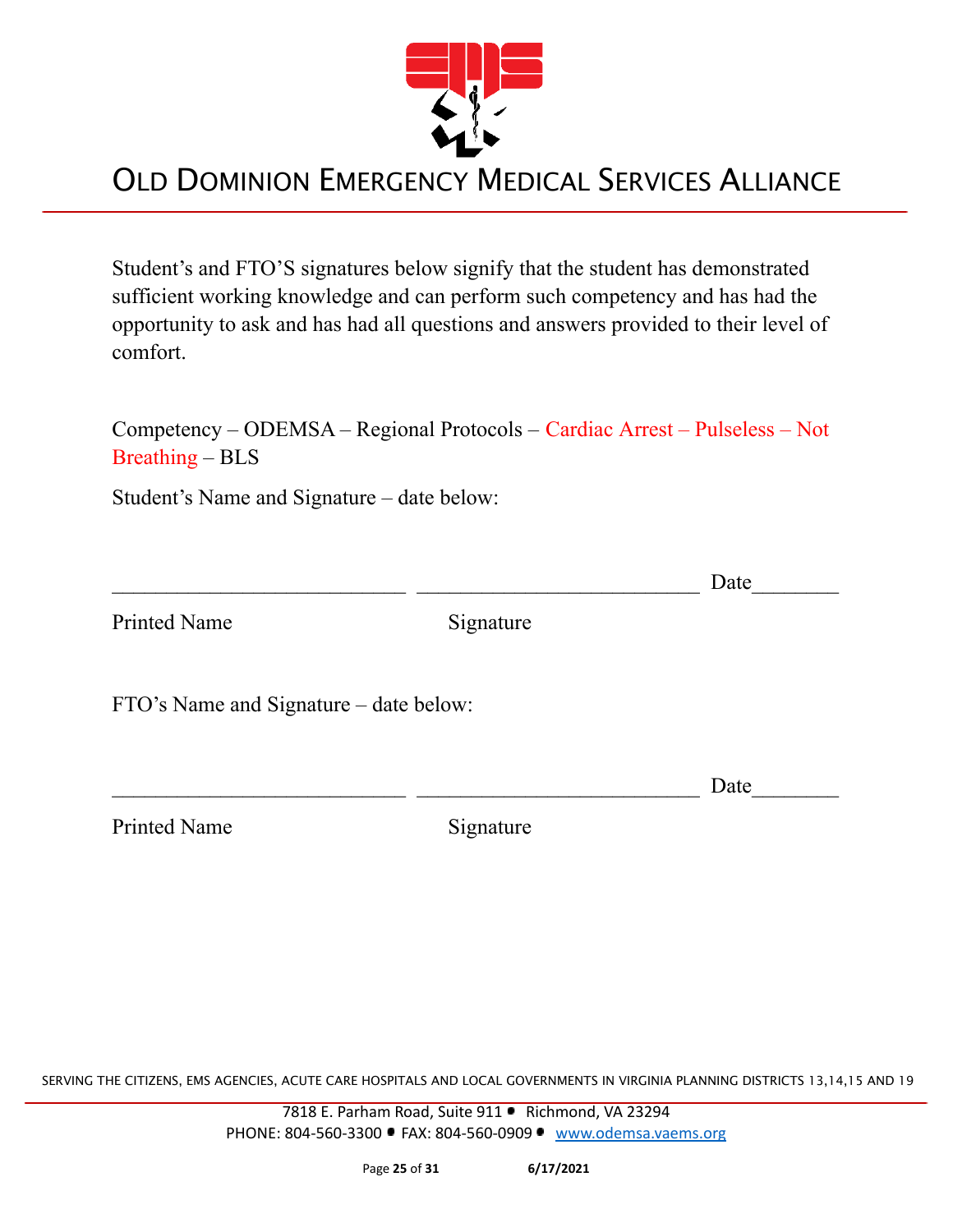

# ECMO for Cardiac Arrest – BLS

#### **OVERVIEW:**

Out-of-hospital cardiac arrest in the U.S. has a mortality rate greater than 90% and results in excess of 300,000 deaths per year.

Many of those who do survive, suffer significant neurologic morbidity.

Some patients may benefit from Extracorporeal Membrane Oxygenation (ECMO) intervention.

Minimizing out-of-hospital time is one key factor which may translate to improvements in survival.

Not all facilities offer this therapy and not all patients can qualify.

Despite potentially an increase in transport time, bypassing facilities for ECMO may provide improvements in outcome.

The foundation of successful goal of BLS treatment of Cardiac Arrest:

- High-quality CPR,
- Rapid placement of AED
	- o For VF / pulseless VT, attempted defibrillation as soon as possible.
- Application of Mechanical CPR Device if possible.

SERVING THE CITIZENS, EMS AGENCIES, ACUTE CARE HOSPITALS AND LOCAL GOVERNMENTS IN VIRGINIA PLANNING DISTRICTS 13,14,15 AND 19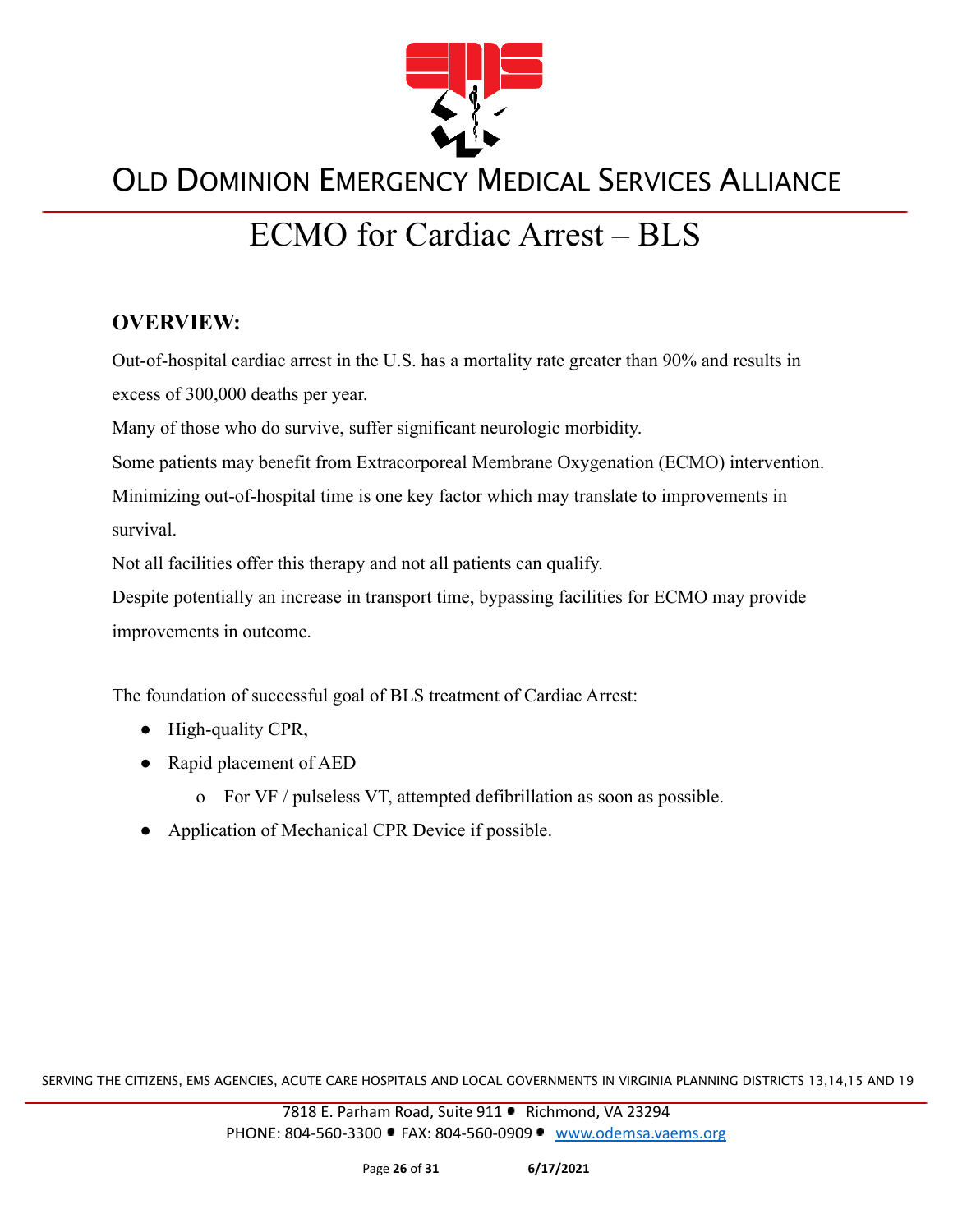

Student Can demonstrate the following competencies without prompting and can explain the clinical reasoning for each listed below:

- 1. Demonstrates proper assessment techniques.
	- a. HPI Complete
	- b. Signs and Symptoms
	- c. SAMPLE
	- d. OPQRST
	- e. MOI NOI
	- f. Primary Assessment
		- i. XABCDE Format
	- g. Need for ALS.
	- h. Determine Relevant Differentials based on Assessment.
- 2. Demonstrates the following skills.
	- a. Proper CPR using Current AHA Standards
	- b. AED Placement
	- c. Request ALS.
	- d. Demonstrates the appropriate transport mode and destination.
	- e. Transport as soon as safe to do so to the proper destination.

The above is a very abbreviated summary of the Protocol.

For the complete Protocol, please review the appropriate Protocol as published by ODEMSA.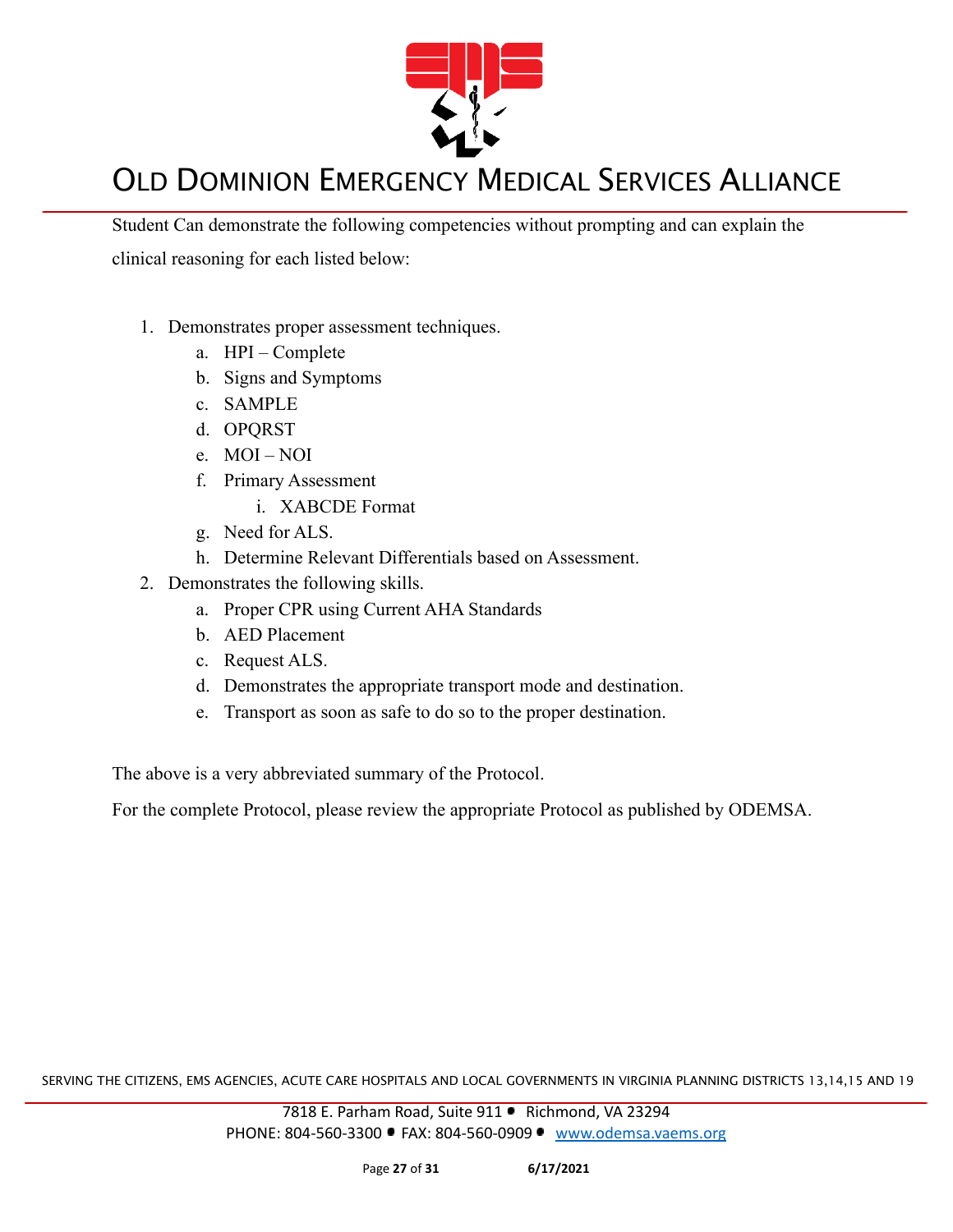

Student's and FTO'S signatures below signify that the student has demonstrated sufficient working knowledge and can perform such competency and has had the opportunity to ask and has had all questions and answers provided to their level of comfort.

Competency – ODEMSA – Regional Protocols – **ECMO for Cardiac Arrest – BLS**

Student's Name and Signature – date below:

|                                        |           | Date |
|----------------------------------------|-----------|------|
| <b>Printed Name</b>                    | Signature |      |
| FTO's Name and Signature – date below: |           |      |
|                                        |           | Date |
| <b>Printed Name</b>                    | Signature |      |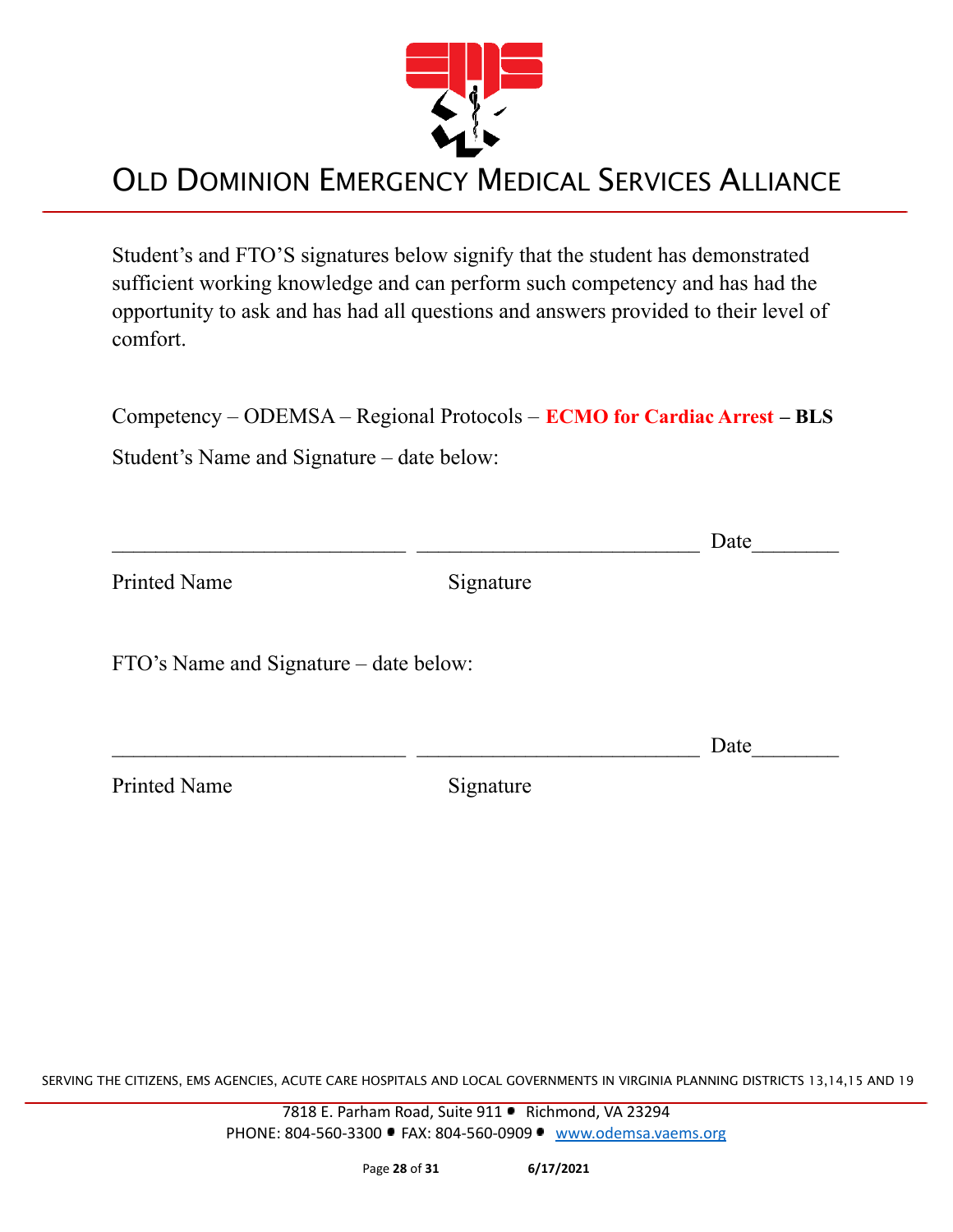

# **LVAD Patient Management - BLS**

#### **OVERVIEW:**

Left Ventricular Assist Device (LVAD) is a surgically implanted mechanical pump that augments the left ventricular function. The degree of augmentation is patient-specific. Depending on the level of augmentation, the patient may have a palpable pulse and a blood pressure; others may have no discernable pulse or an abnormal blood pressure. Cardiac arrest in patients on mechanical support with cardiac circulatory devices such as LVAD and TAH is a new phenomenon brought about by the increased use of this therapy in patients with end-stage heart failure.

The American Heart Association scientific statement highlights the recognition and treatment of cardiovascular collapse or cardiopulmonary arrest in an adult or pediatric patient who has a ventricular assist device or total artificial heart.

**The research performed by the AHA has not found any indication that CPR in these patients will cause harm. As such, it is recommended that CPR be given to all patients when indicated.**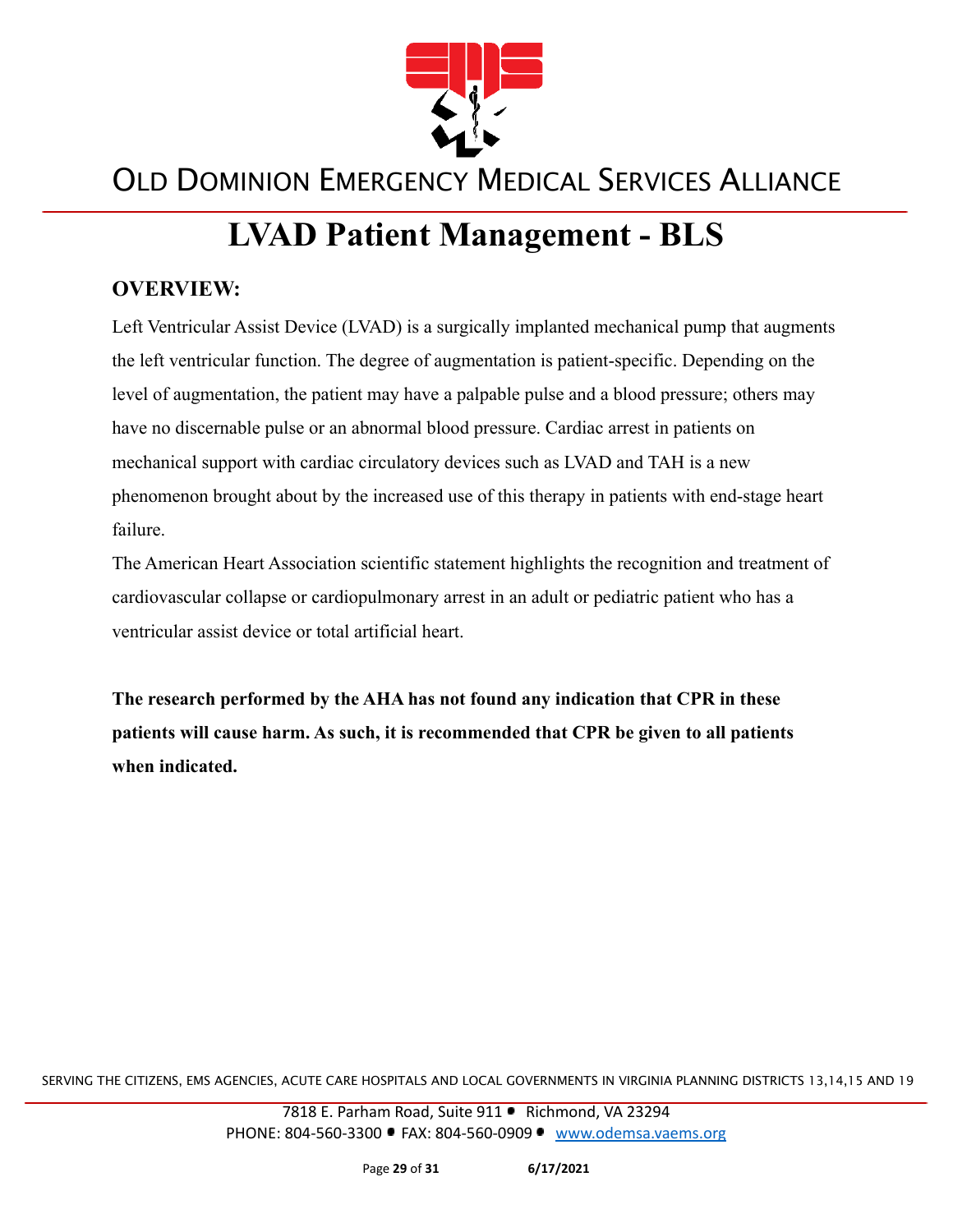

Student Can demonstrate the following competencies without prompting and can explain the clinical reasoning for each listed below:

- 1. Demonstrates proper assessment techniques.
	- a. HPI Complete
	- b. Signs and Symptoms
	- c. SAMPLE
	- d. OPQRST
	- e. MOI NOI
	- f. Primary Assessment
		- i. XABCDE Format
	- g. Need for ALS.
	- h. Determine Relevant Differentials based on Assessment.
- 2. Demonstrates the following skills.
	- a. Proper CPR based on assessment.
	- b. Obtain 12 lead EKG.
	- c. Request ALS.
	- d. Demonstrates the appropriate transport mode and destination.
	- e. Transport as soon as safe to do so to the proper destination.
	- f. MOI NOI
	- g. Restart/Troubleshoot LVAD
	- h. Contact the patient's LVAD coordinator as soon as possible via 24 hr. Emergency Contact phone number.
	- i. Determine the patient's LVAD center for transport destination.

The above is a very abbreviated summary of the Protocol.

For the complete Protocol, please review the appropriate Protocol as published by ODEMSA.

SERVING THE CITIZENS, EMS AGENCIES, ACUTE CARE HOSPITALS AND LOCAL GOVERNMENTS IN VIRGINIA PLANNING DISTRICTS 13,14,15 AND 19